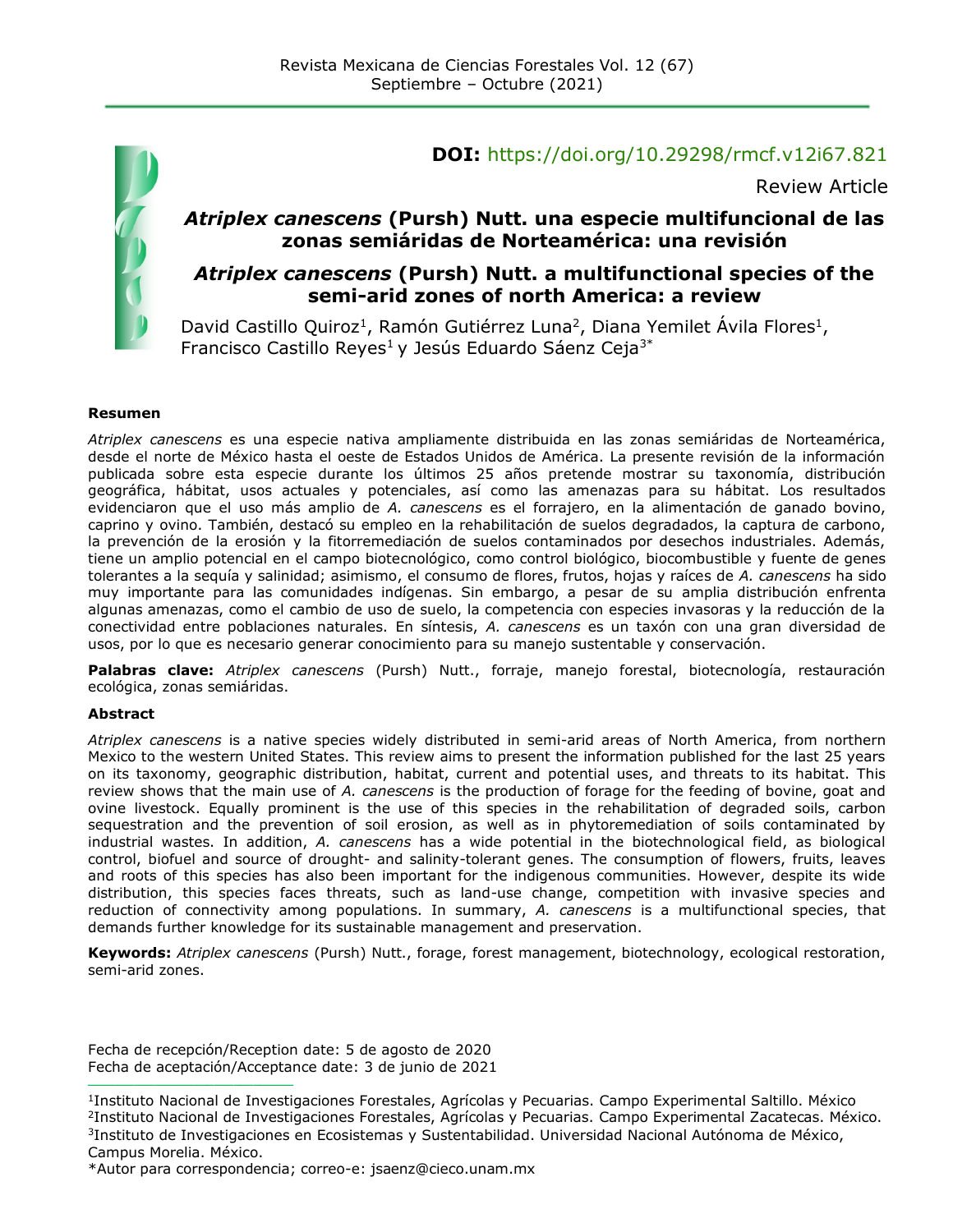# **Introduction**

The semi-arid zones of North America are ecosystems that harbor high biodiversity and provide a wide range of environmental services to human communities (Bradley and Colodner, 2020). They are characterized by limited water resources, extreme temperatures and the recurrence of prolonged droughts (Chambers *et al*., 2008). The shrub component is the main existing form of plant life, with a predominance of genera such as *Larrea*, *Prosopis*, *Flourensia,* and *Atriplex* (Granados *et al*., 2011).

Prominent among the shrub species is *Atriplex canescens* (Pursh) Nutt., considered a multifunctional taxon due to its wide distribution and importance (Sanderson and McArthur, 2004). *A. canescens* is perennial, evergreen, ashy or grayish in color, with deep roots and a large number of adventitious roots adapted to absorb water at great depths (Romero and Ramírez, 2003).

Furthermore, *A. canescens* is an excellent green biomass producer (up to 1.24 kg plant-1) under low rainfall conditions (Echavarría *et al*., 2009). Therefore, its main use is the production of fodder for livestock feed for grazing in semi-arid areas of the world (Mellado *et al*., 2006; Allison and Ashcroft, 2011).

However, it has a wide range of current and potential uses, some of which are little known among the scientific community and the managers of its populations. Therefore, the objective of this study was to compile and synthesize the information published during the last 25 years on the taxonomy, distribution, ecology, current and potential uses, as well as threats to the habitat of *A. canescens*. The following bibliographic databases were consulted: Scopus, Google Scholar, and other sources of information, such as theses and technical brochures.

The information will be very useful for determining the current state of knowledge about this taxon, as well as for disseminating and contextualizing its importance as a multifunctional species.

5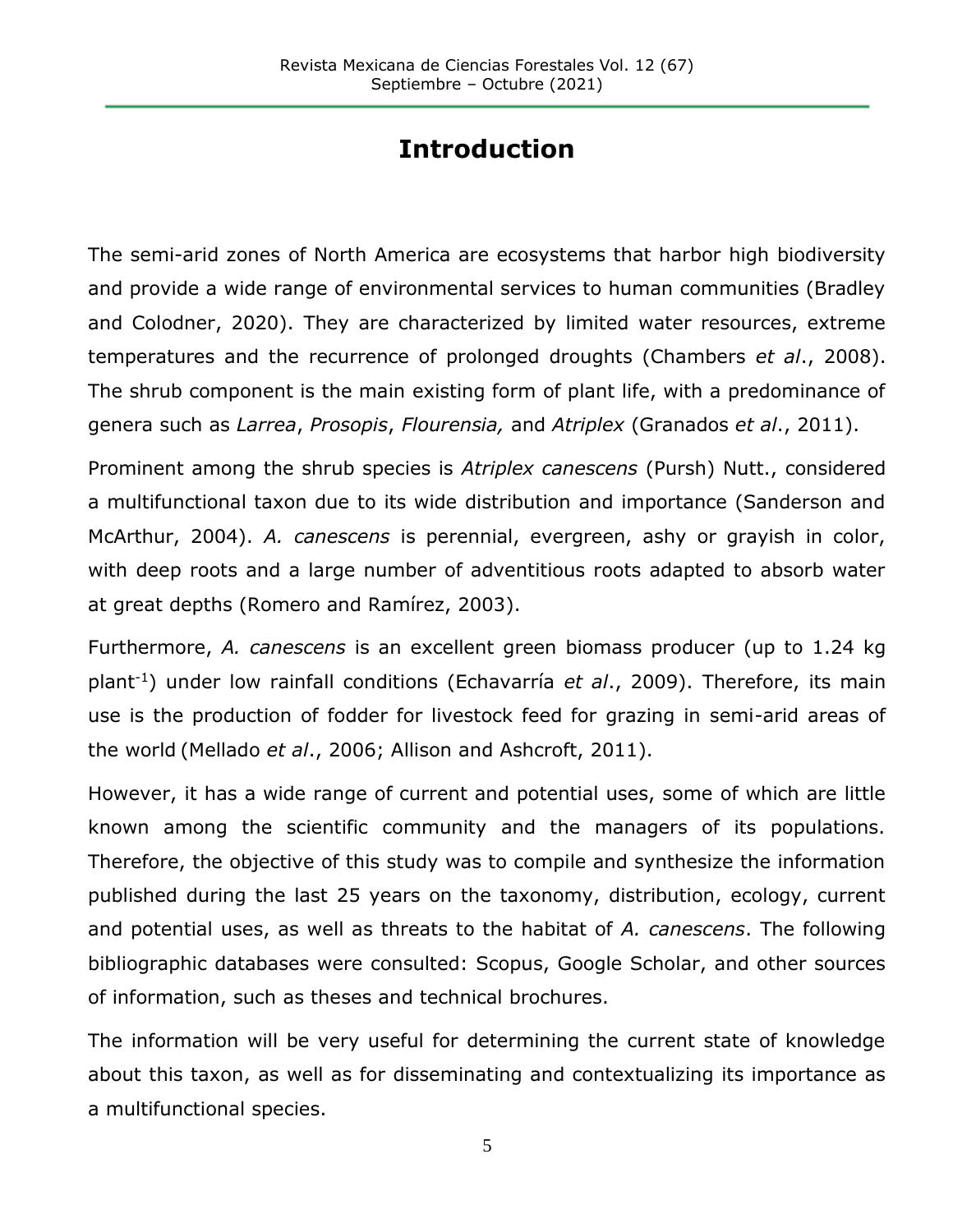# **Traditional and binomial nomenclature**

*A. canescens* is known in Mexico by several names: *cenizo*, in the states of *Chihuahua* and *Sonora*; *costilla de vaca*, in the states of *Zacatecas* and *Coahuila*, and *chamizo*, in the states of *Baja California, Chihuahua* and *San Luis Potosí* (Urrutia *et al*., 2014). In the United States of America, it is called four-wing saltbush, grey sage brush, and saltbush (Sanderson and McArthur, 2004). According to its etymology, *Atriplex* corresponds to its ancient Latin name, while *canescens* is the Latin epithet meaning "hoary, gray" (Dictionary of Botanical Epithets, 2019).

The species was described by F. T. Pursh in 1814 as *Calligonum canescens*; later, in 1818, T. Nutall repositioned it in the *Atriplex* Nutt. genus, which is currently accepted. Its synonyms are: *Atriplex linearis* S. Watson, *A. nuttallii* S. Watson, *Obione canescens* (Pursh) Moq., and *Pterochiton canescens* (Pursh) Nutt. It formerly belonged to the Chenopodiaceae family, but in recent years it was relocated to the Amaranthaceae family (The Plant List, 2020; Tropicos, 2020). Since the original description of the species in 1814, it has undergone modifications at both the genus and the family level; today, the valid scientific name is *Atriplex canescens* (Pursh) Nutt. Table 1 shows its complete taxonomic classification.



**Table 1**. Taxonomic classification of *Atriplex canescens* (Pursh) Nutt.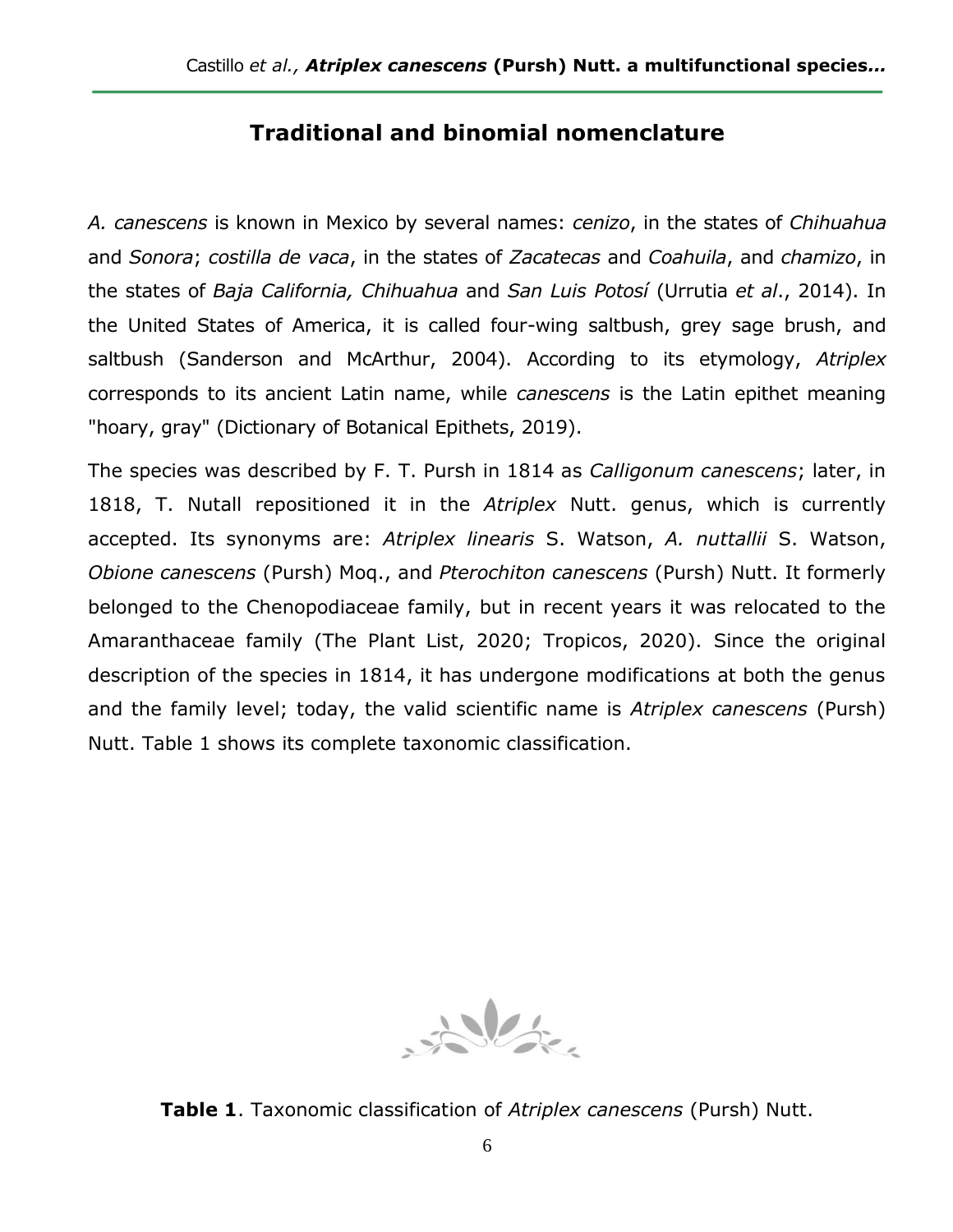| <b>Taxonomic category</b> | Taxon                                      |
|---------------------------|--------------------------------------------|
| Kingdom                   | Plantae                                    |
| Division                  | Magnoliophyta                              |
| <b>Subclass</b>           | Magnoliidae Novák ex Takht.                |
| Class                     | Fauisetonsida C. Agardh                    |
| Superorder                | Carvonhyllanae Takht.                      |
| Order                     | Carvonhyllales Juss, ex Bercht, & J. Presl |
| Family                    | Amaranthaceae Juss.                        |
| Subfamily                 | Chenonodioideae                            |
| Genus                     | Atrinlex L                                 |
| Species                   | <i>Atrinlex canescens (Pursh) Nutt.</i>    |
| Source: Tropicos (2020).  |                                            |

Accepted infraspecific taxa include: *[Atriplex canescens](https://es.wikipedia.org/w/index.php?title=Atriplex_canescens_var._canescens&action=edit&redlink=1)* var*. canescens*, *[Atriplex](https://es.wikipedia.org/w/index.php?title=Atriplex_canescens_var._linearis&action=edit&redlink=1)  [canescens](https://es.wikipedia.org/w/index.php?title=Atriplex_canescens_var._linearis&action=edit&redlink=1)* var. *linearis* [\(S. Watson\)](https://es.wikipedia.org/wiki/S.Watson) [Munz,](https://es.wikipedia.org/wiki/Munz) *Atriplex canescens* var. *aptera* (A. Nelson) C. H. Hitchc., *Atriplex canescens* var. *garrettii* (Rydb.) L.D. Benson, and *[Atriplex canescens](https://es.wikipedia.org/w/index.php?title=Atriplex_canescens_subsp._macropoda&action=edit&redlink=1)* var. *gigantea* S.L. Welsh & Stutz (Tropicos, 2020).

## **Distribution of** *Atriplex canescens*

*Atriplex canescens* is the most widely distributed species of the genus in North America (Sanderson and McArthur, 2004) (Figure 1). In Mexico, it grows in the states of *Chihuahua, Coahuila, Nuevo León, San Luis Potosí, Zacatecas, Durango, Tamaulipas, Guanajuato, Querétaro,* and *Aguascalientes*, in the so-called Chihuahuan Desert (Gutiérrez *et al*., 2012), as well as in *Sonora* and *Baja California*, within the Sonoran Desert (Romero and Ramírez, 2003).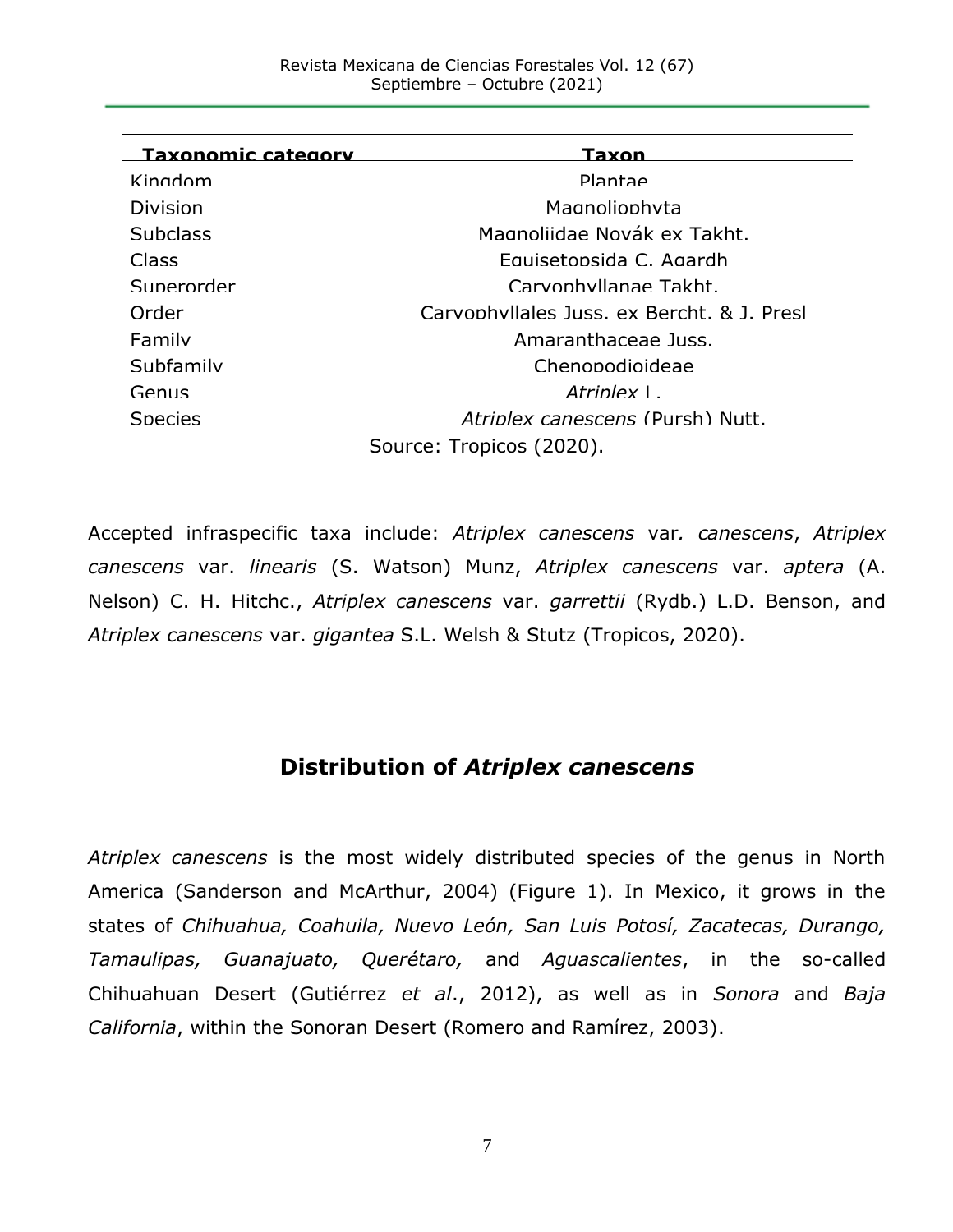

Source: Prepared by the authors.

**Figure 1.** Distribution area of *Atriplex canescens* (Pursh) Nutt. in Mexico and the United States of America.

In the United States of America, it is located on the Pacific coast in California, Oregon and Washington; in the Mojave Desert in Nevada; in the Sonoran Desert in Arizona; in the Chihuahuan Desert in Colorado, New Mexico and Texas; in the Great Basin of Utah, Wyoming, Idaho, Nebraska, Oklahoma, Kansas, and in certain parts of South Dakota and Montana (Sanderson and McArthur, 2004).

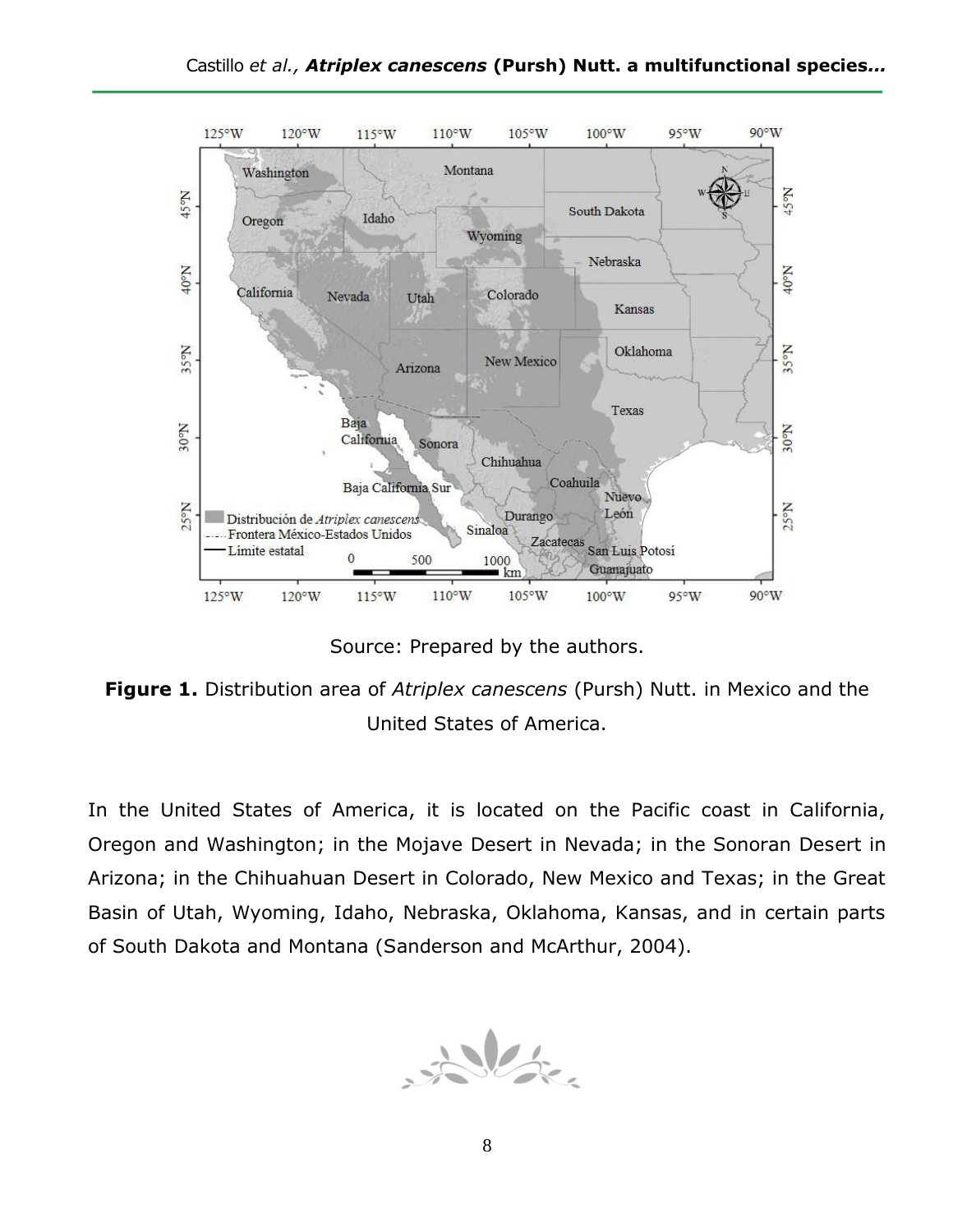### **Habitat**

*A. canescens* predominates on soils with a high content of calcium carbonate, phosphorus, potassium, gypsum and salts, and a low content of organic matter and nitrogen (Glenn and Brown*,* 1998; Granados *et al*., 2011). It usually grows on Calcisol, Solonchak, and Solonets soils with a silty-sandy, sandy-clay, sandygravelly, and sandy-loam texture; on slopes between 1 and 3 % (Saucedo, 1998; Segura *et al*., 2014), and at altitudes of 0-2 600 m; an average annual rainfall of 100-500 mm, with hot, dry summers and cold winters, and an average annual temperature of 3 – 25 °C (Enríquez *et al*., 2011; Ogle *et al*., 2020).

This species forms monodominant stands, or stands associated with shrubs and grasslands, within the desert microphyllous and rosetophyllous scrub, low subspiny scrub, halophytic and open grasslands, and dunes in coastal areas (Enríquez *et al*., 2011; Granados *et al*., 2011). These characteristics allow this taxon to adapt to extreme environmental conditions, low nutrient contents, and high salt concentrations; therefore, it is very suitable for establishment in various environments.

#### **Uses of** *A. canescens*

#### **Forage**

*A. canescens* is the most important native forage species in the semi-arid zones of North America drom its characteristics, including: a high crude protein content in the leaves (16–20 %) (Enríquez *et al*., 2011); high concentrations of calcium (Ca), fiber, fat, and digestible nutrients (Romero and Ramírez, 2003); high forage availability all year round, as it is able to recover its aerial biomass in 100 days if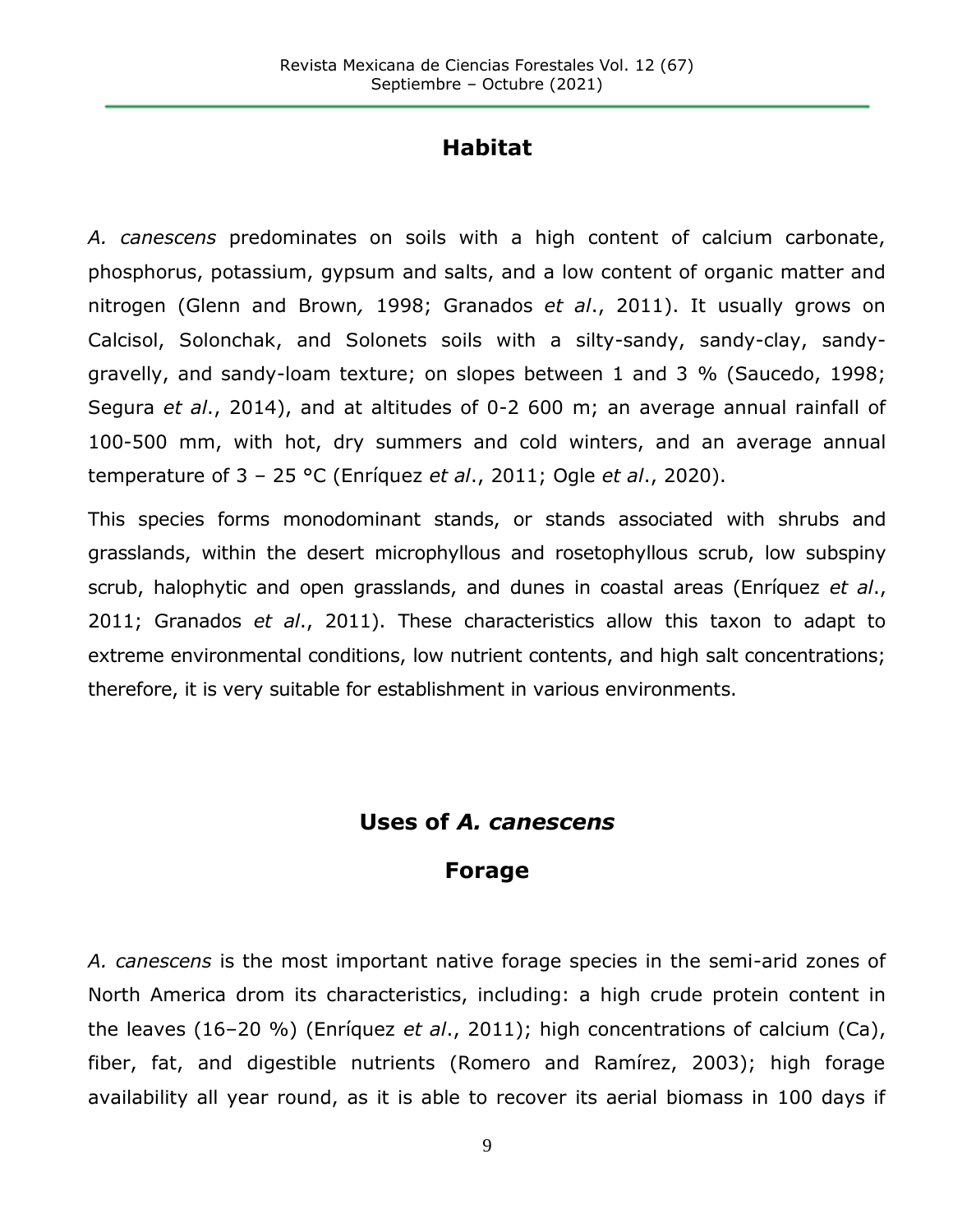the removal does not exceed 60 % of the foliage (Saucedo, 1998), and its high palatability. Therefore, it represents an important source of food for domestic livestock and wildlife in the semi-arid zones of northern Mexico, the United States of America, North Africa and Southeast Asia (Le Houérou, 2000; Mellado *et al*., 2006; Allison y Ashcroft, 2011).

The species can be used both in natural populations and in high density plantations (Gutiérrez *et al*., 2012; Ríos *et al*., 2012). Its consumption as fodder is considered an alternative to improve the nutritional status of grazing cattle, particularly during the dry season and winter, as well as in critical periods to avoid animal mortality due to lack of feed (Kronberg, 2015).

In northern Mexico, 60 % of the goats are fed with *A. canescens* (Romero and Ramírez, 2003) and have a productivity of up to 53 kg  $yr^{-1}$  of milk and 7 kg  $yr^{-1}$  of meat (Mellado *et al*., 2006). In addition, *A. canescens* results in a higher mass gain than other forage species (e.g. oats), since kids fed with this species have gains of 100 g day-1 versus 80 g day-1 when consuming forage oats (Echavarría *et al*., 2014).

Yields are also high, ranging between 4.2 and 9.5  $t$  ha<sup>-1</sup> of green matter, equivalent to 1.3 - 3.1 t ha-1 of dry matter, in agricultural soils under irrigation (Gutiérrez *et al*., 2012); while, in sites with a low annual rainfall (166 mm), yields can reach up to 1.8 t ha-1 of dry matter (Echavarría *et al*., 2014).

For the *Zacatecas* area, Echavarría *et al.* (2009) recorded that biomass production averages 1.24 kg of dry matter per plant in a six-year old plantation established on agricultural soil without irrigation and with an average annual rainfall of 407 mm. Enríquez *et al.* (2011) report that with a plant density of 1 800 individuals ha<sup>-1</sup>, forage production fluctuates from 3 582 kg ha<sup>-1</sup> to 4 955 kg ha<sup>-1</sup>.

In combination with other forage sources, it improves digestive and productive qualities; for example, mixed with nopal cactus [*Opuntia ficus-indica* [\(L.\)](https://es.wikipedia.org/wiki/Carlos_Linneo) [Mill.\]](https://es.wikipedia.org/wiki/Philip_Miller), it reduces water consumption during drought events and doubles the milk production in goats (Urrutia *et al*., 2014), and the incorporation of oak acorns (*Quercus*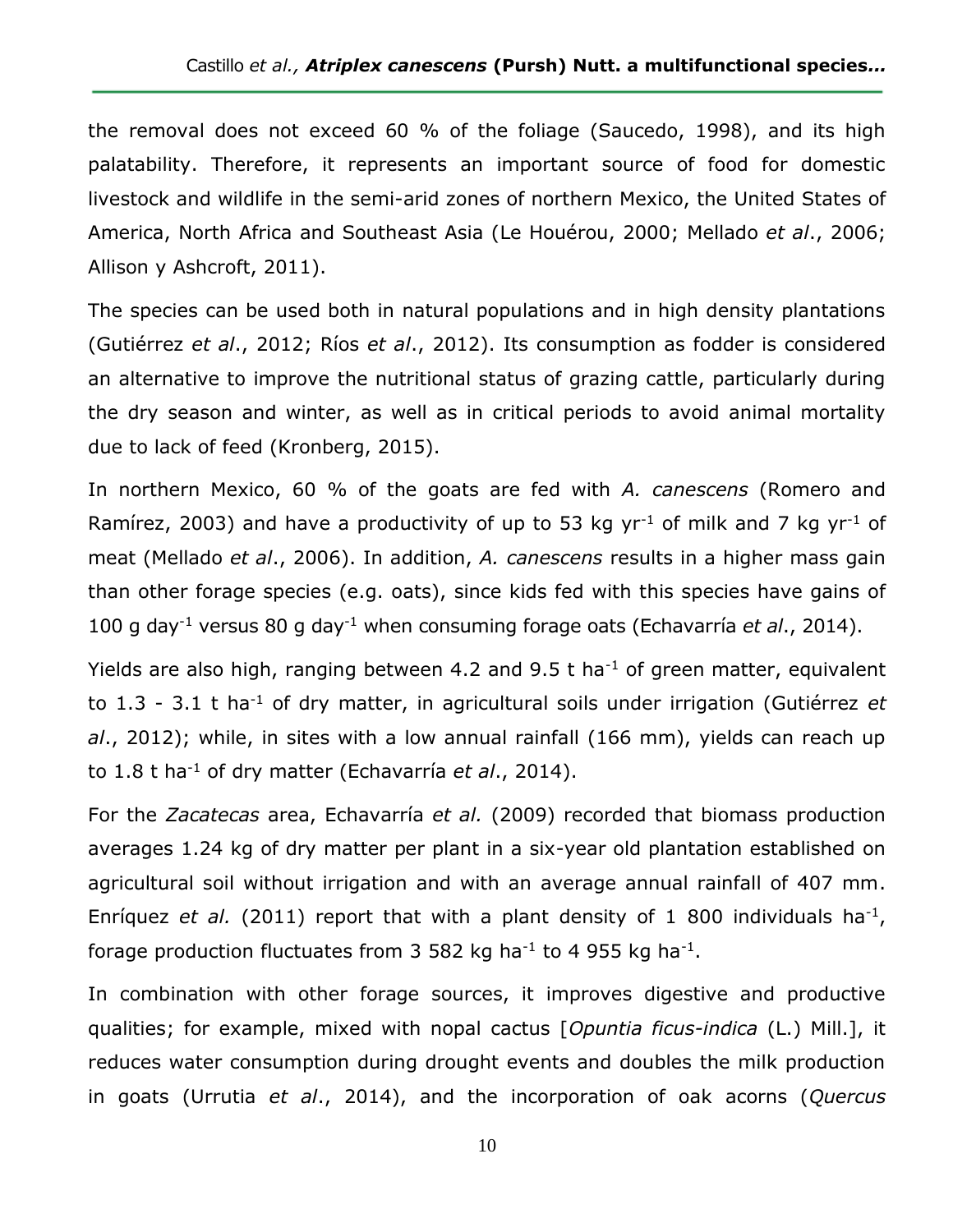*havardii* Rydb.) reduces the concentration of tannins and saponins in the rumen, thereby improving the digestive process of cattle (Deeds *et al*., 2010).

*A. canescens* is a rustic plant, since it does not require fertilizers or irrigation for its establishment (Petersen and Ueckert, 2005). This makes it a forage resource with high potential for planting ―especially on saline agricultural soils (Enríquez *et al*., 2011); in regions where the market for goats is important (Gutiérrez *et al*., 2012), and in pastures degraded by overgrazing (Pinales, 2008)―, alone or in association with grasses and mesquite (Ríos *et al*., 2012).

Among the North American wildlife that consume the foliage of *A. canescens* are the white-tailed deer (*Odocoeilus virginianus* Zimmermann), reindeer (*Cervus canadensis* Erxleben), pronghorn (*Antilocapra americana* Ord), bighorn sheep (*Ovis canadensis* Shaw), and hares (*Lepus californicus* Gray) (Ogle *et al*., 2020). In addition, its biomass provides shade and shelter for endangered species, such as the desert tortoise (*Gopherus agassizii* Cooper) and the mountain plover (*Charadrius montanus* Townsend) (Grover and De Falco, 1995; Smith and Keinath, 2004).

Given its importance as a forage species that is available green all year round and adaptable to extreme environmental conditions, it should be promoted for livestock feeding in pastures and abandoned agricultural areas; this would represent important savings for livestock producers, especially in places with recurrent droughts.

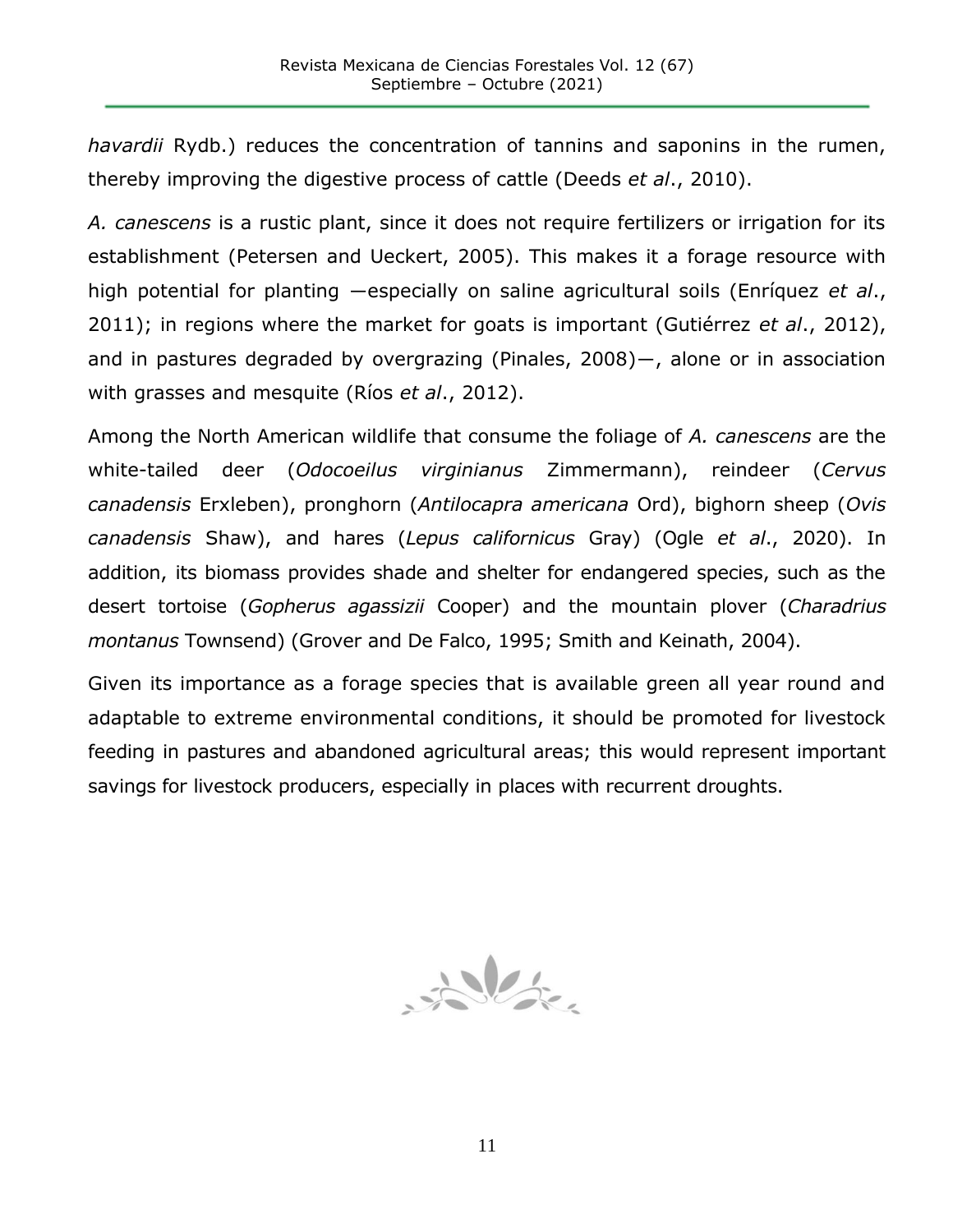#### **Restoration of degraded soils**

*A. canescens* has a wide potential for the restoration of degraded soils; therefore, from its great capacity for propagation by seeds and to its growth characteristics, it has been successful in the reconversion of agricultural soils (McLendon *et al*., 2012) and overgrazed lands (Newman and Redente, 2001), and in the reforestation of abandoned mines (Booth *et al*., 2002), roadsides, and areas affected by fires (Ogle *et al*., 2020).

The roots of *A. canescens* reach up 6 m deep and they help prevent and reduce the process of soil erosion; for this reason, it is considered an important species for restoring vegetation cover (Sanderson and McArthur, 2004; Ogle *et al.,* 2020), as well as for stabilizing steep slopes and mitigating the risk of landslides (Hu *et al*., 2013).

The ability of *A. canescens* to grow in sodic saline soils and other ecosystems has made it possible to restore the vegetation cover and facilitate the establishment of native flora, conserving local biodiversity (Newman and Redente, 2001). It also has a high potential for carbon sequestration, capturing up to  $5$  t year<sup>-1</sup> of carbon dioxide in sites with low rainfall and infertile soils (Lailhacar *et al*., 1995).

The establishment of *A. canescens* plantations has demonstrated a great capacity to desalinate soils irrigated with brackish groundwater (Flores *et al*., 2017). In New Mexico, where 75 % of the groundwater is saline, this species has been able to retain such salts as Ca and Mg, thus improving the quality of water for agricultural use (Sarpong *et al*., 2019).

The characteristics described above make *A. canescens* an excellent option for use in programs for restoring degraded soils and overgrazed pastures, a situation that is increasingly recurrent in the semi-arid zones of North America.

#### **Remediation and phytoremediation of contaminated soils**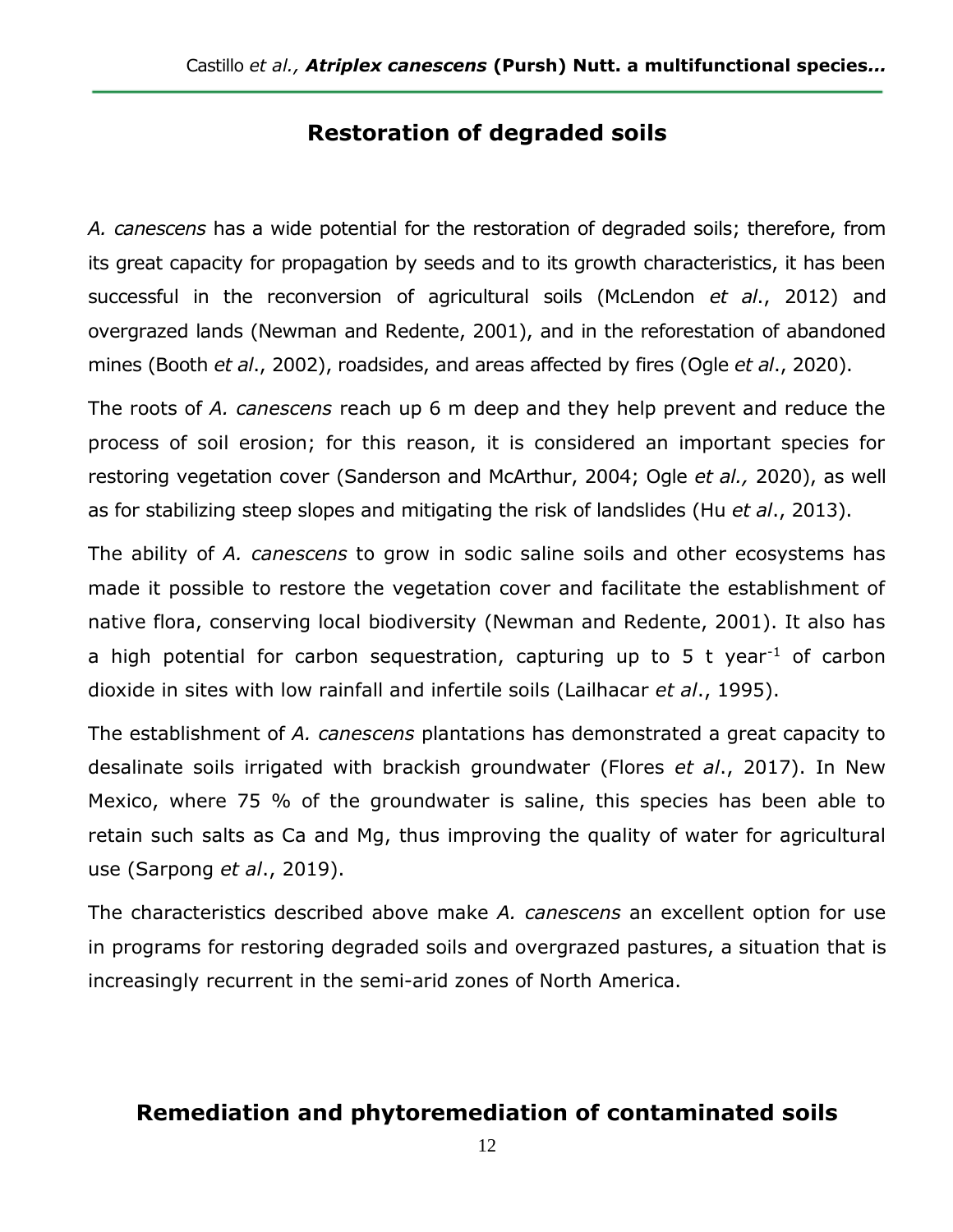*A. canescens* is used in soil remediation at sites contaminated by mining, with oil and by-products of industrial production in the southwestern United States of America*.* Its growth on tailings dam substrate stabilizes the chemical residues from mining and prevents their spread through wind and rain (Rosario *et al*., 2007). Its tolerance to high selenium (Se) and uranium (U) contents allows it to grow on soils irrigated with water from the energy industry, which helps their rehabilitation or decontamination (Baumgartner *et al*., 2000).

It is also used to reduce the mobility of such contaminants as nitrate  $(NO<sub>3</sub><sup>-2</sup>)$ , ammonium (NH<sub>4</sub><sup>+1</sup>), and sulfate (SO<sub>4</sub><sup>-2</sup>) generated in uranium mines, thereby eliminating their propagation into the surrounding aquifers (Brestoff *et al.,* 2013).

*A. canescens* has the ability to retain, recover and extract industrial pollutants from soils with high plutonium (Pu) content and NO<sub>3</sub><sup>-2</sup> (McKeon *et al.*, 2006; Caldwell *et al*., 2011). Its biomass is capable of absorbing and removing particles of heavy metals from soils contaminated with cadmium (Cd), chromium (Cr), zinc (Zn), lead (Pb), and copper (Cu) in polluted water (Sawalha *et al*., 2009).

Its roots can extract NO<sub>3</sub><sup>-2</sup> from contaminated aquifers (McKeon *et al.*, 2006; Jordan *et al*., 2008), as well as recover sodium (Na) and phosphorus (P) from wastewater (Howe and Wagner, 1999). This represents a low-cost method for the remediation of soil and water contamination with industrial by-products (Rosario *et al*., 2007).

Based on the above characteristics, *A. canescens* has a wide potential for the remediation and phytoremediation of contaminated soils, much more than annual herbaceous plants such as *Thlaspi caerulescens* J. Presl & C. Presl, *Sedum alfredii* Hance, and *Alyssum murale* Waldst. & Kit, or than very complex and costly physicochemical and thermal methods (Delgadillo *et al*., 2011).

#### **Household consumption**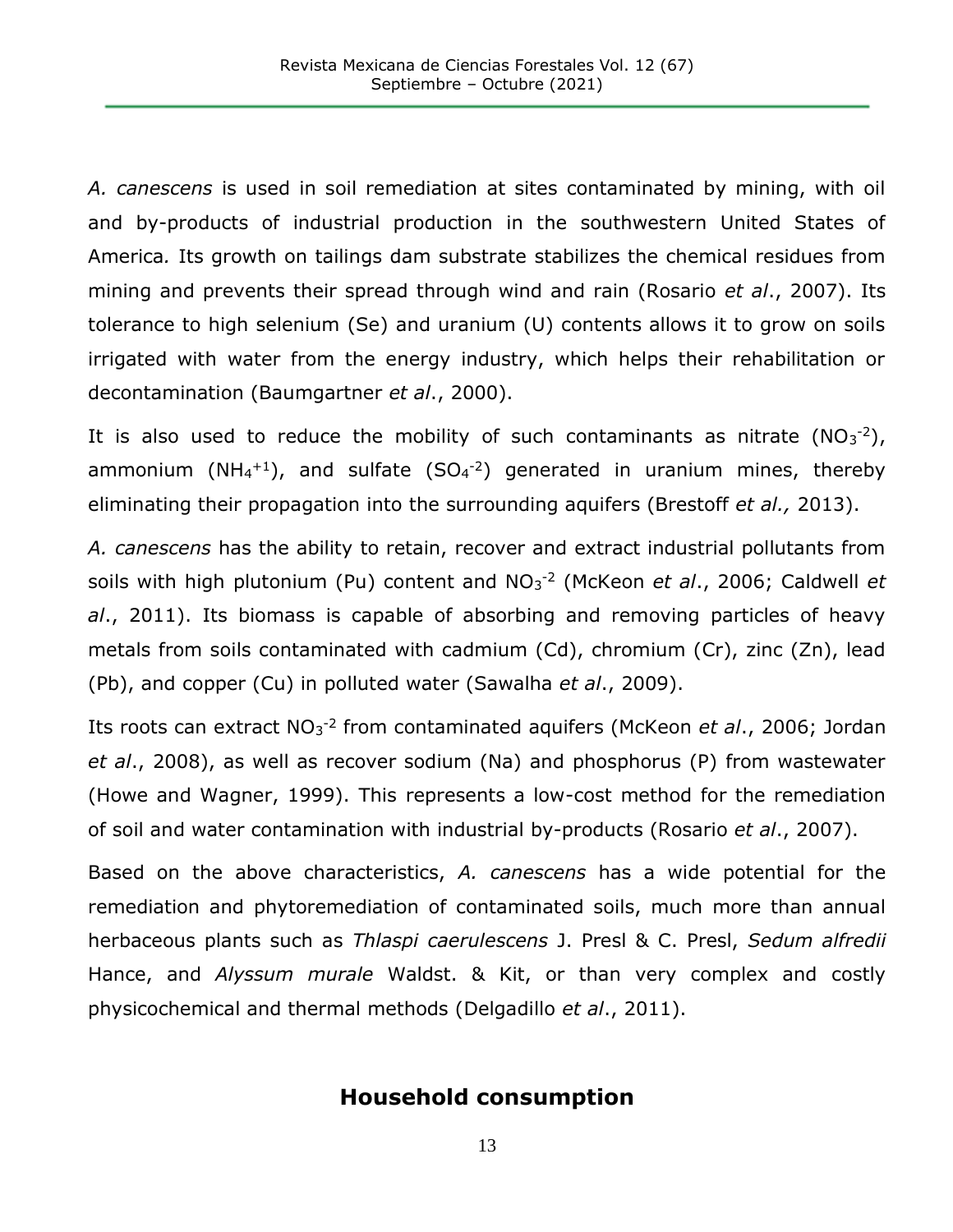The household use of *A. canescens* has been very important for the indigenous people of northern Mexico and the southwestern United States of America. The seeds are used in the preparation of flour to make bread; the macerated leaves are used to season food, and the burnt branches, to color tortillas (Beck, 2016). Medicinal use: the roots and flowers are used to relieve insect bites, treat coughs, nasal congestion, headaches and stomach aches (Kuznar, 2001). Other relevant uses are ornamental, as an abrasive, as a cleaner, and as a dye for basketry and textiles (Sinenski, 2013).

Although information is still very scarce, it is mandatory to assess the medicinal and food properties and traditional uses of *A. canescens* in a systematic way, since this species could prove very useful and beneficial for society if used on an industrial scale.

### **Biotechnology**

*A. canescens* has a significant role in the biotechnological field; for example, leaf extracts possess secondary metabolites with potential for inhibition of bacteria like *Staphylococcus aureus* Rosenbach, which causes skin, bone, cardiac and respiratory infections (Castro *et al*., 2001). Extracts from the seeds are used for the control of the larvae of the common mosquito (*Culex quinquefasciatus* Say) (Ouda *et al*., 1998). In addition, its biomass has a large potential as biofuel (Castellanos *et al*., 2012). Recently, the incorporation of *A. canescens* genes on soybean that induce tolerance to drought and salinity has been evaluated (Qin *et al*., 2017; Guo *et al*., 2019).

It is necessary to continue exploring the potential applications of *A. canescens* in biotechnology, as this may lead to important advances in bioenergy, agriculture, as well as in pest and disease control.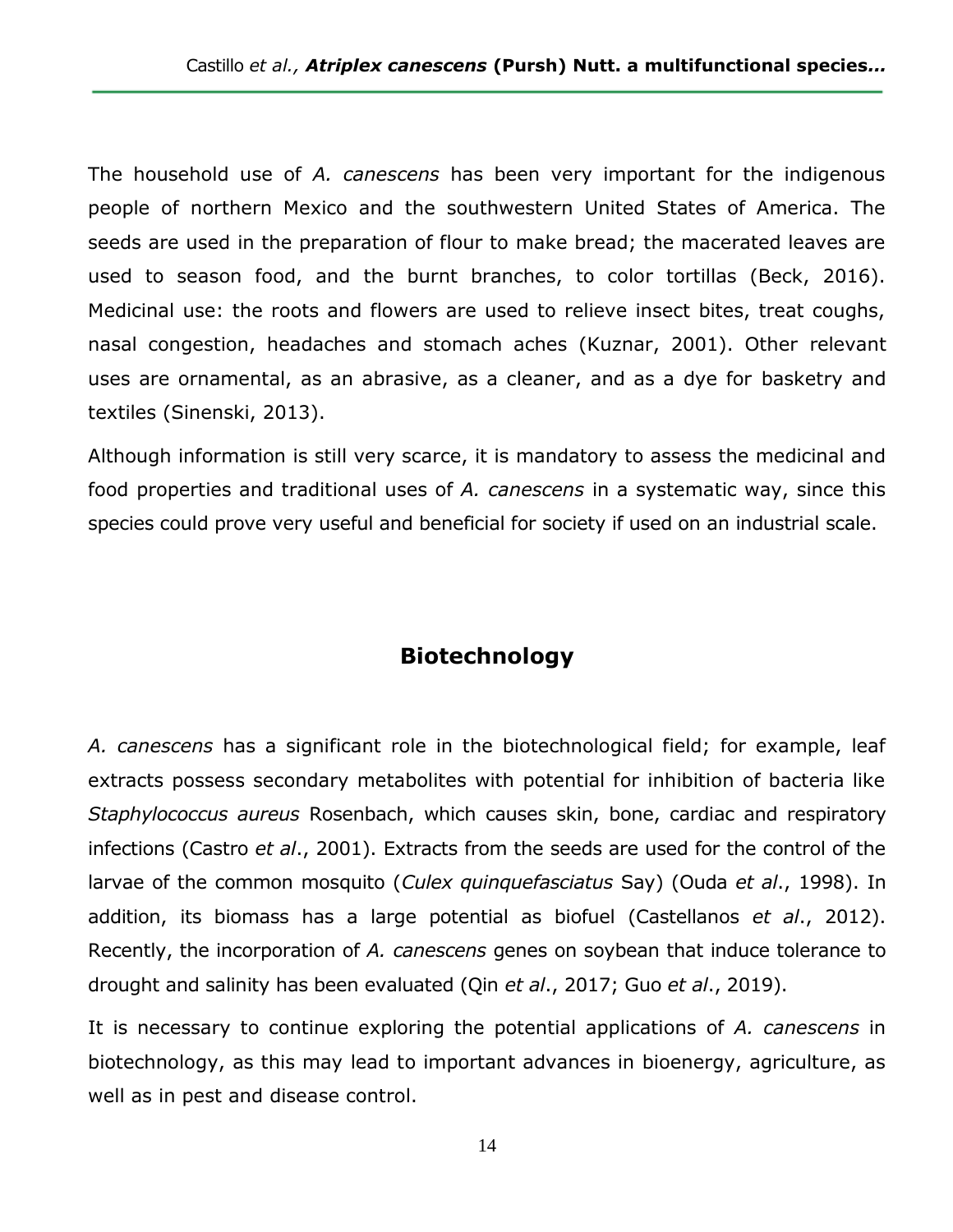## **Threats to the conservation of** *Atriplex canescens*

Natural populations of *A. canescens* face threats to their utilization and conservation. Overgrazing generates adult shrub mortality, limits natural regeneration of seedlings (Gibbens *et al*., 2005) and induces the propagation of species such as *Larrea tridentata* (DC.) Cav. and *Prosopis glandulosa* Torr., potential competitors of *A. canescens* (Mata-González *et al*., 2007).

Cattle have a preference for consuming female flowering plants, which alters flowering patterns and long-term reproductive success (Cibils *et al*., 2003). *A. canescens* is vulnerable to invasive exotic species; thus, in southern Texas, it has been displaced by African grass, *Eragrostis lehmianna* Nees (Leavitt *et al*., 2010). In addition, lagomorphs consume up to 99 % of the seedlings in *A. canescens* plantations (Clements and Harmon, 2017).

Urban sprawl is a major disturbance factor in the semi-arid areas of the southwestern United States of America in cities such as Phoenix, Arizona and Los Angeles, California (Bohn *et al*., 2018). In Mexico, this has been less of a problem in cities with agroindustrial activity, such as *Torreón, Coahuila* (Ballesteros-Barrera *et al*., 2007). Expansion of the agricultural frontier and overgrazing of native grasslands constitute the greatest threats in the north of the country (Pool *et al*., 2014).

Road construction contributes to the fragmentation of the habitat of *A. canescens* by altering the genetic and ecological connectivity between populations (Ballesteros-Barrera *et al*., 2007). Expansion of open pit mining concessions in northern Mexico (Téllez and Sánchez, 2018), combined with the long history of this type of mining in the southwestern United States of America (Ingram *et al*., 2020), can also drastically reduce its habitat.

15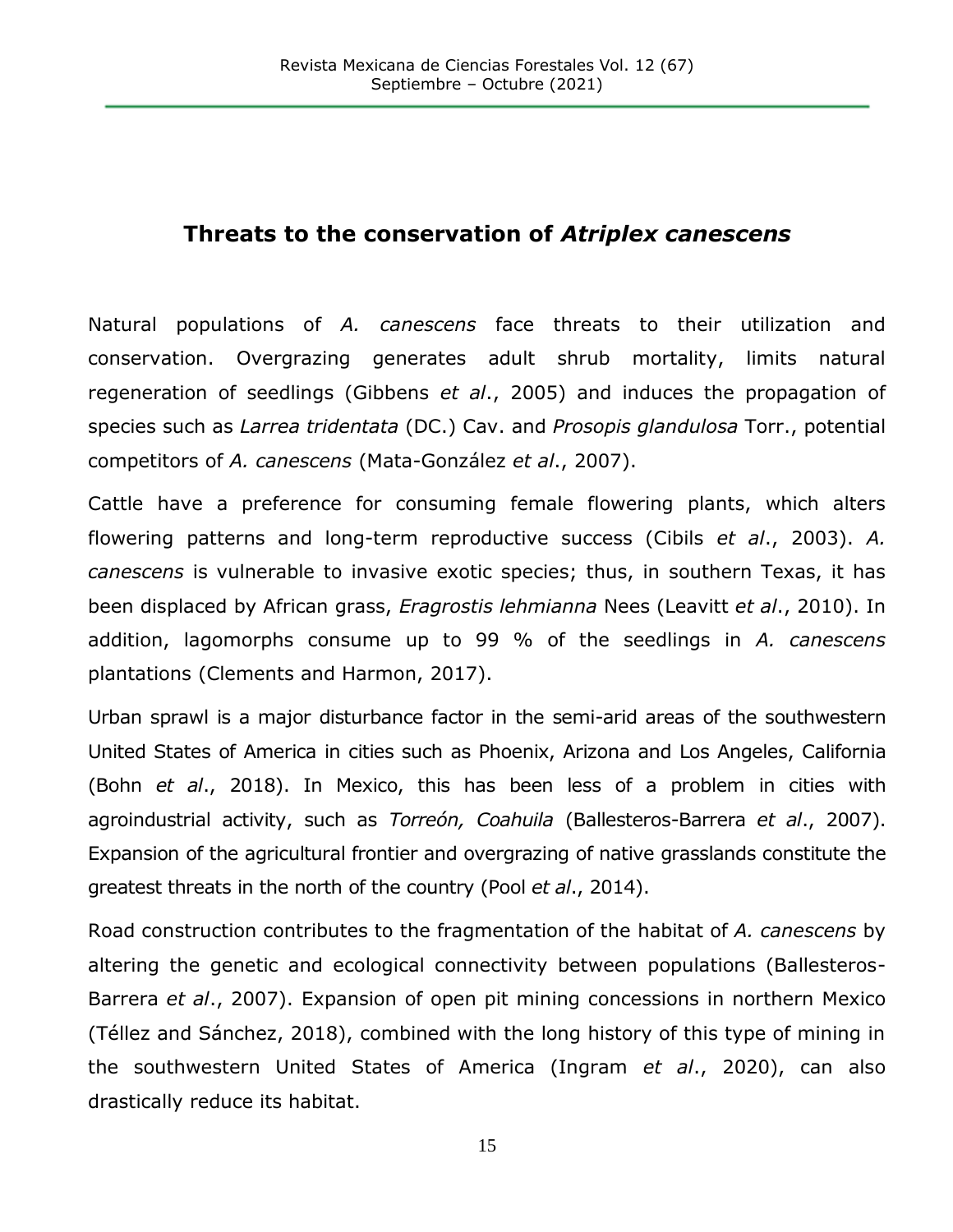Climate change will reduce seasonal precipitation in the southwestern United States and northern Mexico, potentially altering the phenological cycle of this species (Cázares *et al*., 2010). In addition, the expansion of highly flammable exotic grasslands is likely to induce very severe fires and thus generate a high mortality rate of *A. canescens* (Underwood *et al*., 2019). Thus, despite the great capacity of this taxon to develop under extreme environmental conditions, it is also very susceptible to changes in habitat, and, therefore, efforts must be made to preserve it.

# **Conclusions**

*A. canescens* represents an important non-timber forest resource in the semi-arid zones of North America, with a wide variety of current and potential uses, including forage, rehabilitation of degraded and contaminated soils, and with various biotechnological and domestic applications. Although this species is widely distributed, it is threatened by a variety of human activities. Therefore, its wild populations must be preserved, given its multiple uses in the areas where it is naturally distributed, as well as its potential utilization in other parts of the world.

 $\frac{1}{2}$ 

**Acknowledgments**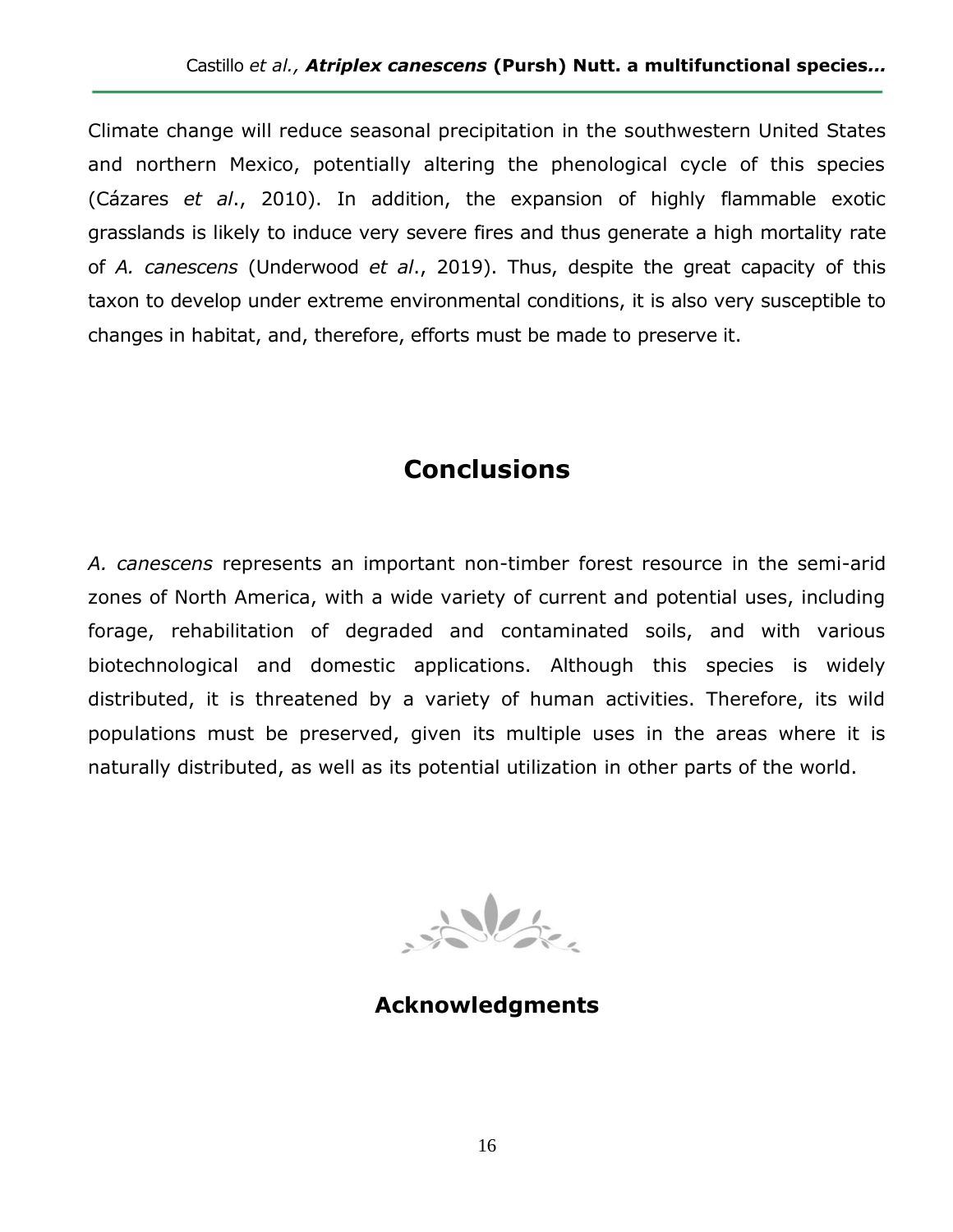The authors are grateful to the Graduate Program in Biological Sciences of the *Universidad Nacional Autónoma de México* for the facilities to carry out this work.

#### **Conflict of interests**

The authors declare no conflict of interest.

#### **Contribution by author**

David Castillo Quiroz, Ramón Gutiérrez Luna, Diana Yemilet Ávila Flores and Francisco Castillo Reyes: information search, drafting and review of the manuscript; Jesús Eduardo Sáenz Ceja: information search and drafting of the manuscript.

#### **References**

Allison, C. D. and N. Ashcroft. 2011. New Mexico Range Plants. New Mexico State University. Las Cruces, NM, USA. 48 p.

[https://aces.nmsu.edu/pubs/\\_circulars/CR374/](https://aces.nmsu.edu/pubs/_circulars/CR374/) (24 de junio de 2020).

Ballesteros-Barrera, C., E. Martínez-Meyer and H. Gadsden. 2007. Effects of landcover transformation and climate change on the distribution of two microendemic lizards, genus *Uma*, of northern Mexico. Journal of Herpetology 41 (4): 733-740. Doi: [10.1670/06-276.1.](https://doi.org/10.1670/06-276.1)

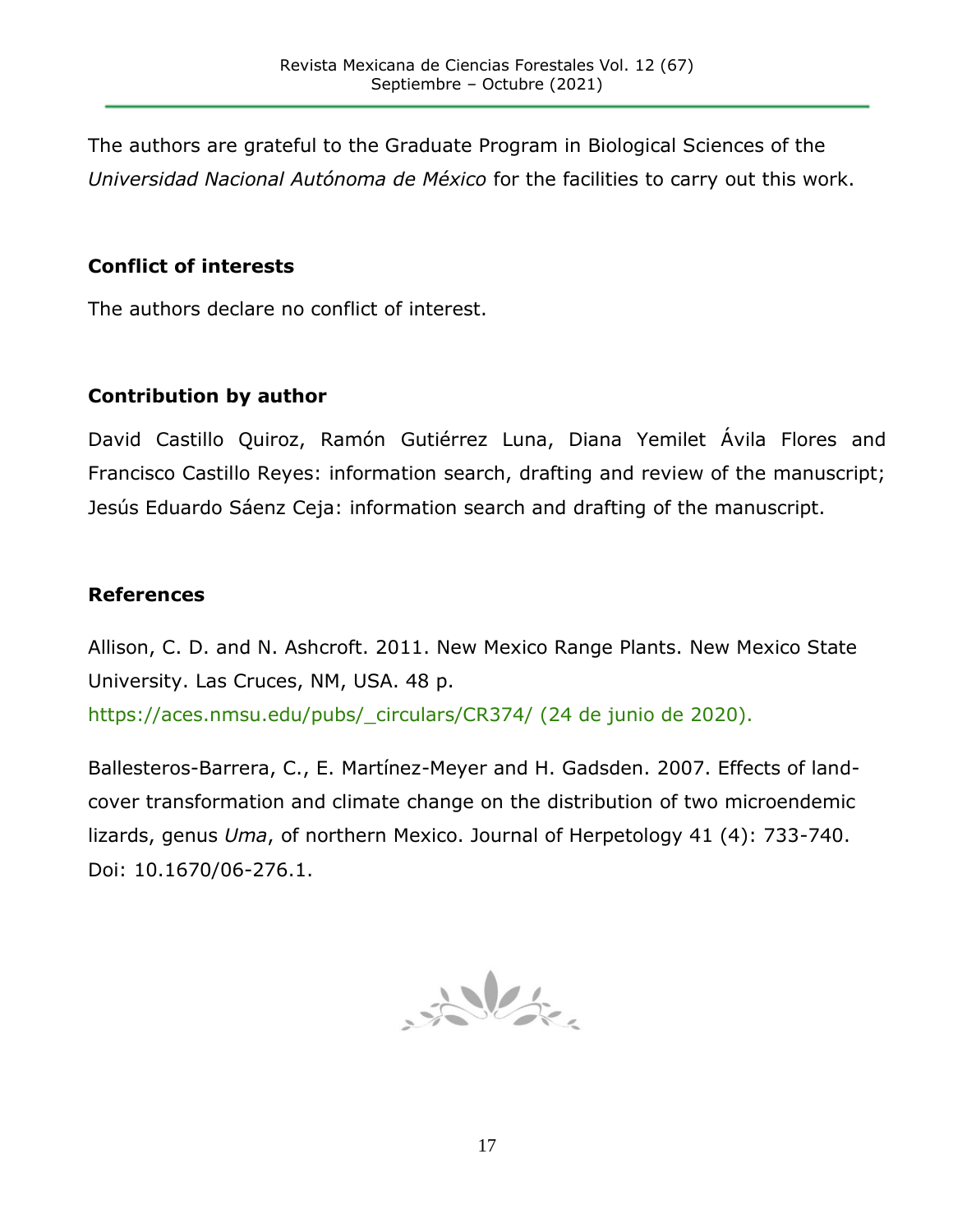Baumgartner, D. J., E. P. Glenn, G. Moss, T. L. Thompson, J. F. Artiola and R. O. Kuehl. 2000. Effect of irrigation water contaminated with uranium mill tailings on Sudan grass, *sorghum vulgare var. sudanense*, and fourwing saltbush, *Atriplex canescens*. Arid Soil Research and Rehabilitation 14 (1): 43-57. Doi: 10.1080/089030600263166.

Beck, M. 2016. Archaeological signatures of corn preparation in the U. S. Southwest. Journal of Southwestern Anthropology and History 67 (2): 187-218. Doi: [10.1080/00231940.2001.11758454.](https://doi.org/10.1080/00231940.2001.11758454)

Bohn, T. J., E. R. Vivoni, G. Mascaro and D. D. White. 2018. Land and water use changes in the US-Mexico border region, 1992-2011. Environmental Research Letters 12: 114005. Doi: 10.1088/1748-9326/aae53e.

Booth, D. T., J. K. Gores, G. E. Schuman and R. A. Olson. 2002. Shrub densities on pre-1985 reclaimed mine lands in Wyoming. Restoration Ecology 7 (1): 24-32. Doi: [10.1046/j.1526-100X.1999.07103.x.](https://doi.org/10.1046/j.1526-100X.1999.07103.x)

Bradley, C. M. AND D. Colodner. 2020. The Sonoran Desert. *In*: Goldstein, M. I. and D. A. DellaSalla (eds.). Encyclopedia of the World´s Biomes. Elsevier. New York, USA. pp. 110-125. Doi: [10.1016/B978-0-12-409548-9.11939-6.](https://doi.org/10.1016/B978-0-12-409548-9.11939-6)

Brestoff, C. J., U. Nguyen, E. P. Glenn, J. Waugh and P. L. Nagler. 2013. Effects of grazing on leaf area index, fractional cover and evapotranspiration by a desert phreatophyte community at a former uranium mill site on the Colorado Plateau. Journal of Environmental Management 114: 92-104. Doi: 10.1016/j.jenvman.2012.09.026.

Caldwell, E., M. Duff, C. Ferguson and D. Coughlin. 2011. Plutonium uptake and behavior in vegetation of the desert southwest: A preliminary assessment. Journal of Environmental Monitoring 13: 2575. Doi: 10.1039/c1em10208g.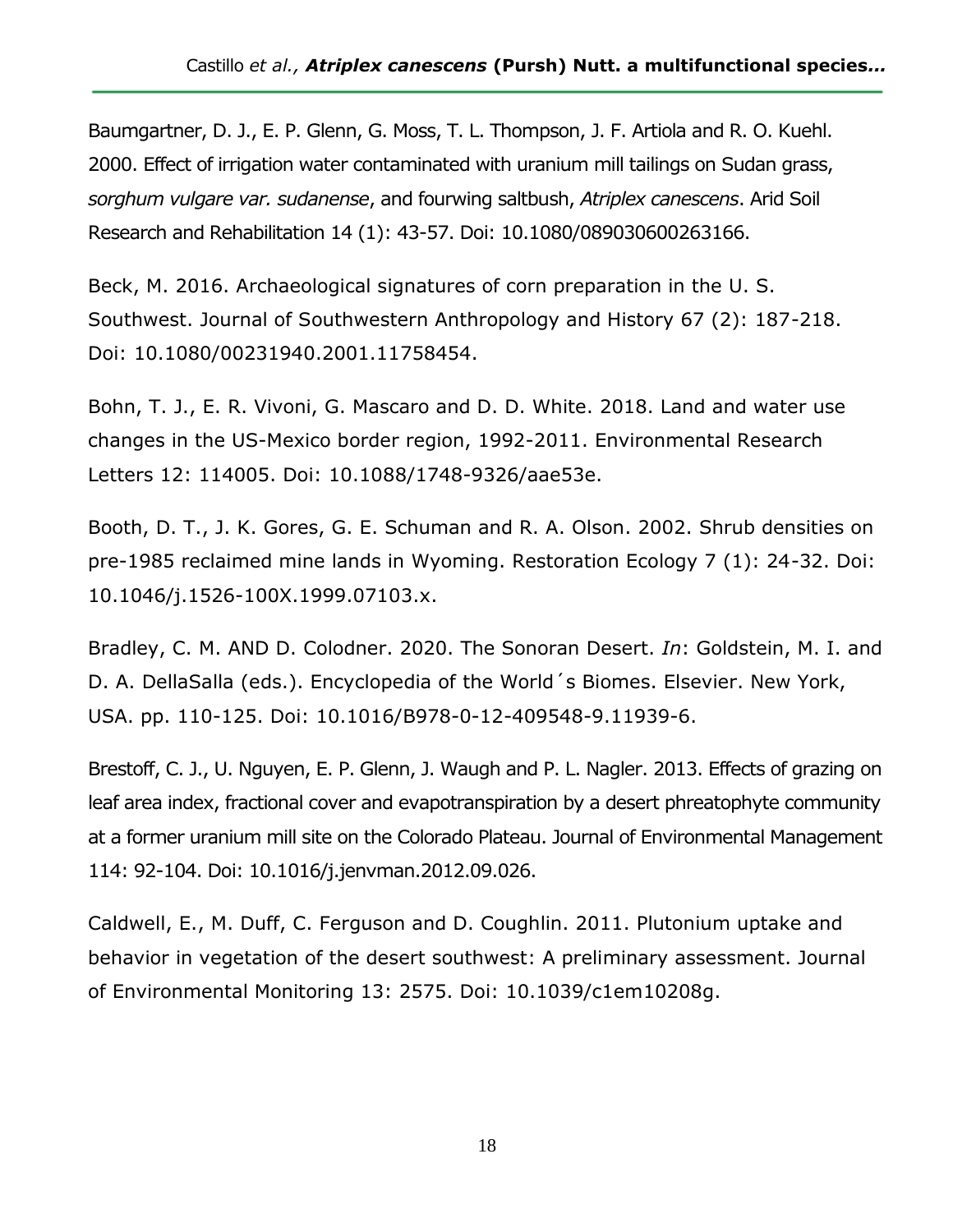Castellanos V., A. E., J. Llano S., M. Esqueda V. y O. Téllez. 2012. Uso de la biodiversidad de las zonas áridas de México como insumos para biodiesel y biocombustibles. *In*: Castellanos V., A., M. Esqueda V. (eds.). Uso de la biodiversidad para bioenergía y biocombustibles en zonas áridas de México. Universidad de Sonora. Hermosillo, Son., México. pp. 43-64.

Castro F., R., C. A. Meza H., M. R. Contreras Q. y J. Santos G. 2001. Uso de fitoextractos en el control del crecimiento *in vitro* de bacterias enteropatógenas. Revista Chapingo Serie Zonas Áridas 2 (1): 96-99.

[https://revistas.chapingo.mx/zonas\\_aridas/contenido.php?id\\_articulo=896&doi=0000](https://revistas.chapingo.mx/zonas_aridas/contenido.php?id_articulo=896&doi=0000) (10 de junio de 2020).

Cázares M., J., C. Montaña and M. Franco. 2010. The role of pollen limitation on the coexistence of two dioeciuous, wind-pollinated, closely related shrubs in a fluctuating environment. Oecologia 164: 679-687. Doi: 10.1007/s00442-010-1696-z.

Chambers, J. C., N. Devoe and A. Evenden. 2008. Collaborative management and research in the Great Basin: Examining the issues and developing a framework for action. General Technical Report RMRS-GTR-204. USDA Forest Service. Fort Collins, CO, USA. 66 p. Doi: [10.2737/RMRS-GTR-204.](https://doi.org/10.2737/RMRS-GTR-204)

Cibils, A. F., D. M. Swift and R. H. Hart. 2003. Female-biased herbivory in fourwing saltbush browsed by cattle. Journal of Range Management 56 (1): 47-51. Doi: 10.2458/azu\_jrm\_v56i1\_cibils2.

Clements, C. D. and D. N. Harmon. 2017. Four-wing saltbush (*Atriplex canescens*) seed and seedling consumption by granivorous rodents. Rangelands 39 (6): 182- 186. Doi: 10.1016/j.rala.2017.10.002.

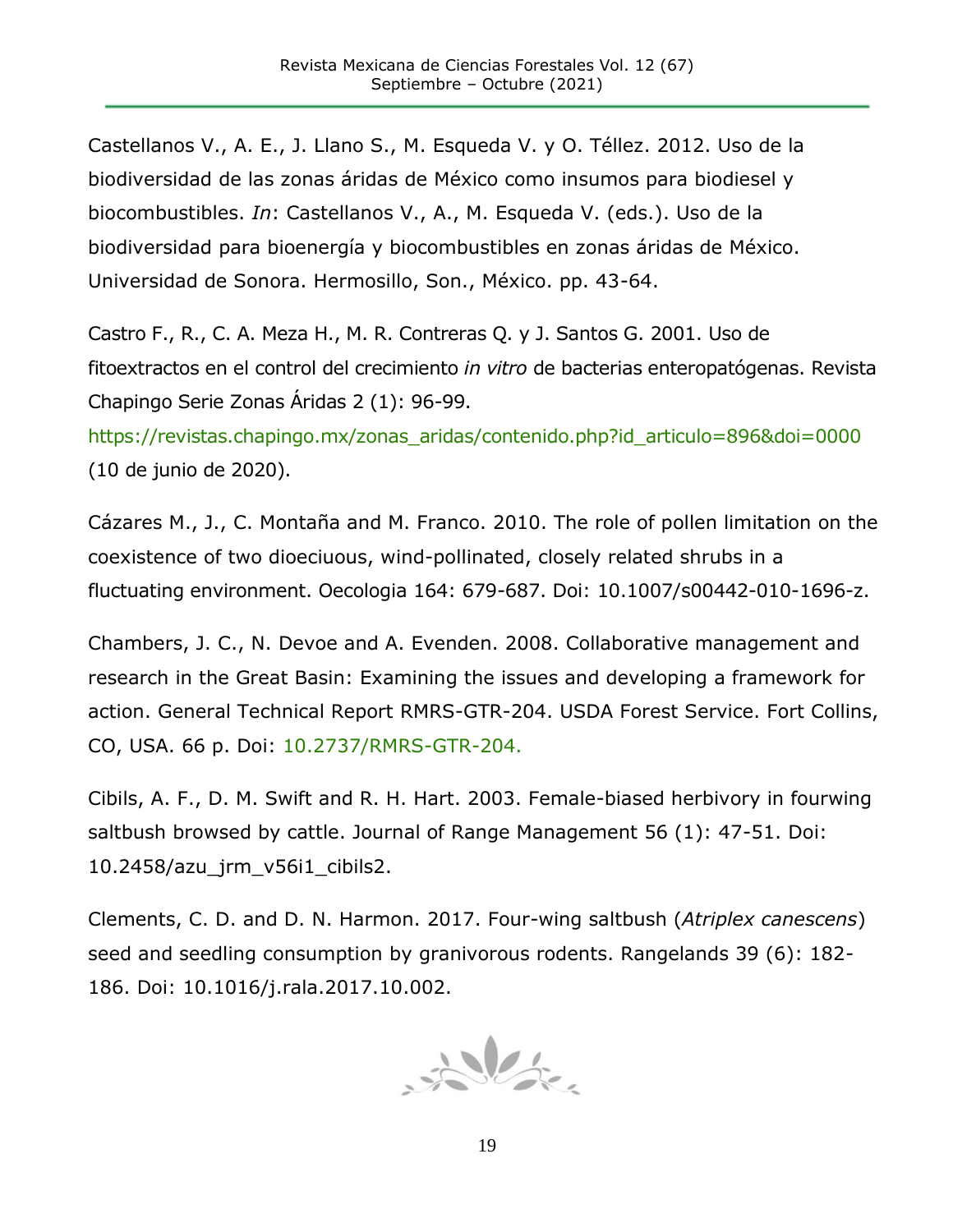Deeds, B. E., C. B. Scott and R. Brantley. 2010. Feeding shinoak to meat goats improves four-wing saltbush and total intake. The Texas Journal of Agriculture and Natural Resources 23 (1): 1-11.

https://txjanr.agintexas.org/index.php/txjanr/article/view/57 (3 de mayo de 2020).

Delgadillo L., A. E., C. A. González R., F. Prieto G., J. R. Villagómez I. y O. Acevedo S. 2011. Fitorremediación: una alternativa para eliminar la contaminación. Tropical and subtropical agroecosystems 14(2):597-612.

http://www.scielo.org.mx/scielo.php?script=sci\_arttext&pid=S18700462201100020 0002&lng=es&tlng=es.

Dictionary of Botanical Epithets. 2019. Acicularifolius-acoroides http://botanicalepithets.net/dictionary/dictionary.5.html (6 de mayo de 2020).

Echavarría C., F. G., A. Serna P., F.A. Rubio A., A. F. Rumayor R., H. Salinas y G. Homero. 2009. Productividad del chamizo *Atriplex canescens* con fines de reconversión: dos casos de estudio. Técnica Pecuaria en México 47(1)93-106. <https://cienciaspecuarias.inifap.gob.mx/index.php/Pecuarias/article/view/1485> (29 de julio de 2021).

Echavarría C., F. G., A. Serna P., M. J. Flores N, G. Medina G., R. Gutiérrez L. y H. Salinas G. 2014. Sistema de producción de forrajes de temporal y pastoreo de cabras, opción para la reconversión productiva. Revista Chapingo Serie Zonas Áridas 14 (1): 29-40. Doi:10.5154/r.rchsza.2015.04.004.

Enríquez C., E., M. A. Parra G. y F. Ramírez M. 2011. Producción y valor nutritivo de forraje de *Atriplex* en un suelo salino. Biotecnia 13 (2): 29-34. Doi: [10.18633/bt.v13i2.86.](https://doi.org/10.18633/bt.v13i2.86)

Flores, A. M., M. K. Shukla, B. J. Schutte, G. Picchioni and D. Daniel. 2017. Physiologic response of six plant species grown in two contrasting soils and irrigated with brackish groundwater and RO concentrate. Arid Land Research and Management 31 (2): 182-203. Doi: 10.1080/15324982.2016.1275068.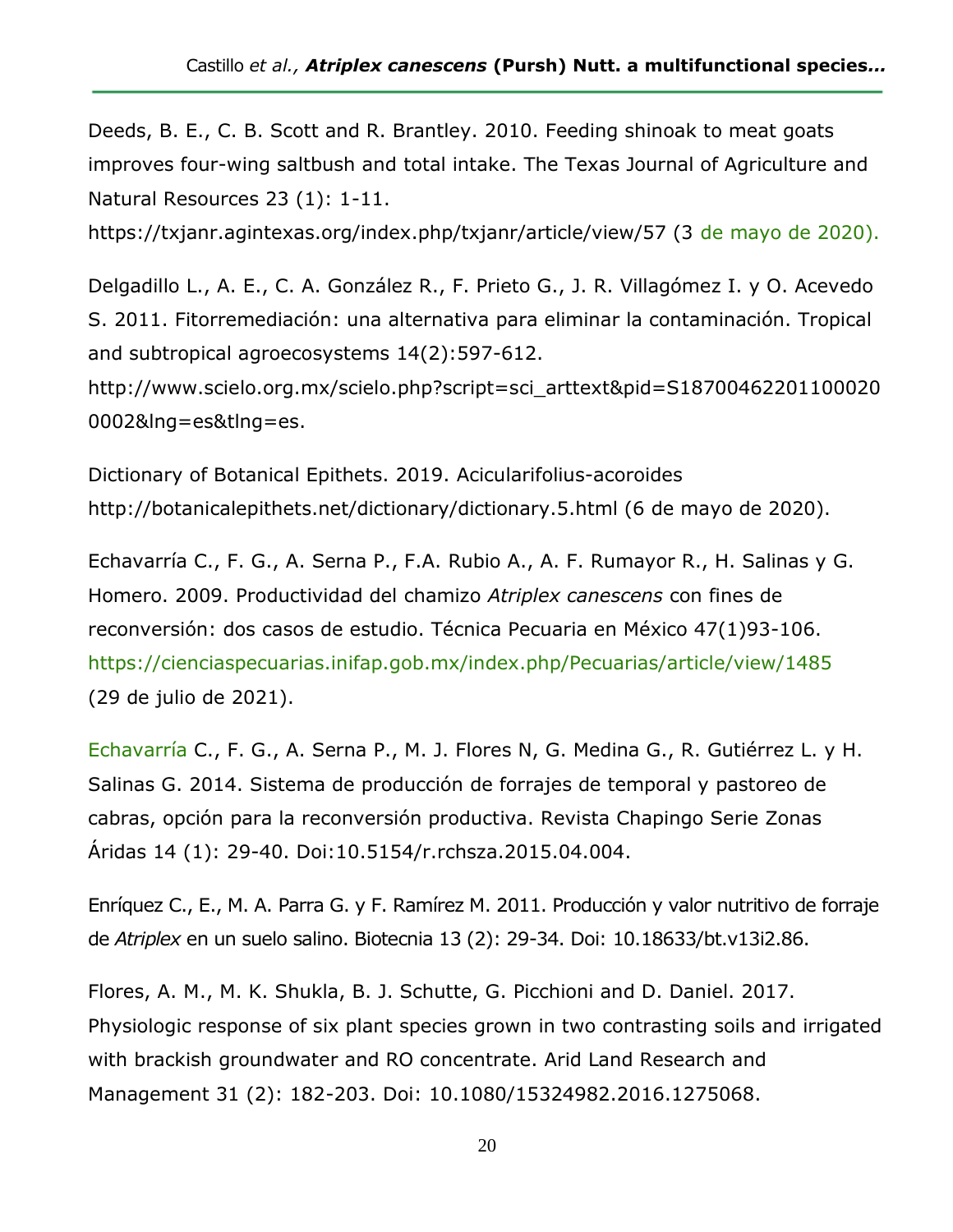Gibbens, R. P., R. P. McNeely, K. M. Havstad, R. F. Beck and B. Nolen. 2005. Vegetation changes in the Jornada Basin from 1858 to 1998. Journal of Arid Environments 61: 651-668. Doi: 10.1016/j.jaridenv.2004.10.001.

Glenn, E. P. and J. J. Brown. 1998. Effects of soil salt levels on the growth and water use efficiency of *Atriplex canescens* (Chenopodiaceae) varieties in drying soil. American Journal of Botany 85 (1): 10-16. Doi: [10.2307/2446548.](https://doi.org/10.2307/2446548)

Granados S., D., A. Sánchez G., R. L. Granados V. y A. Borja de la Rosa. 2011. Ecología de la vegetación del Desierto Chihuahuense. Revista Chapingo Serie Ciencias Forestales y del Ambiente 17: 111-130. Doi: 10.5154/r.rchscfa.2010.10.102.

Grover, M. C. and L. A. De Falco. 1995. Desert tortoise (*Gopherus agassizii*): Status-of-knowledge outline with references. General Technical Report INT-GTR-316. USDA Forest Service. Ogden, UT, USA. 134 p. Doi: [10.2737/INT-GTR-316.](https://doi.org/10.2737/INT-GTR-316)

Guo, H., L. Zhang, Y. Cui, S. Wang and A. Bao. 2019. Identification of candidate genes related to salt tolerance of the secretohalophyte *Atriplex canescens* by transcriptomic analysis. BMC Plant Biology 19: 213. Doi: 10.1186/s12870-019-1827-6.

Gutiérrez L., R., D. Rodríguez T., G. Martínez T., C. Aguirre C. y R. A. Sánchez G. 2012. Bancos de proteína para rumiantes en el semiárido mexicano. Folleto técnico Núm. 47. INIFAP. Campo Experimental Zacatecas, Calera de Víctor Rosales, Zac., México. 30 p. http://www.zacatecas.inifap.gob.mx/publicaciones/bancpro.pdf (8 de mayo de 2020).

Howe, J. and M. R. Wagner. 1999. Effects of pulpmill effluent irrigation on the distribution of elements in the profile of an arid region soil. Environmental pollution 105 (1): 129-135. Doi: [10.1016/S0269-7491\(98\)00168-7.](https://doi.org/10.1016/S0269-7491(98)00168-7)

21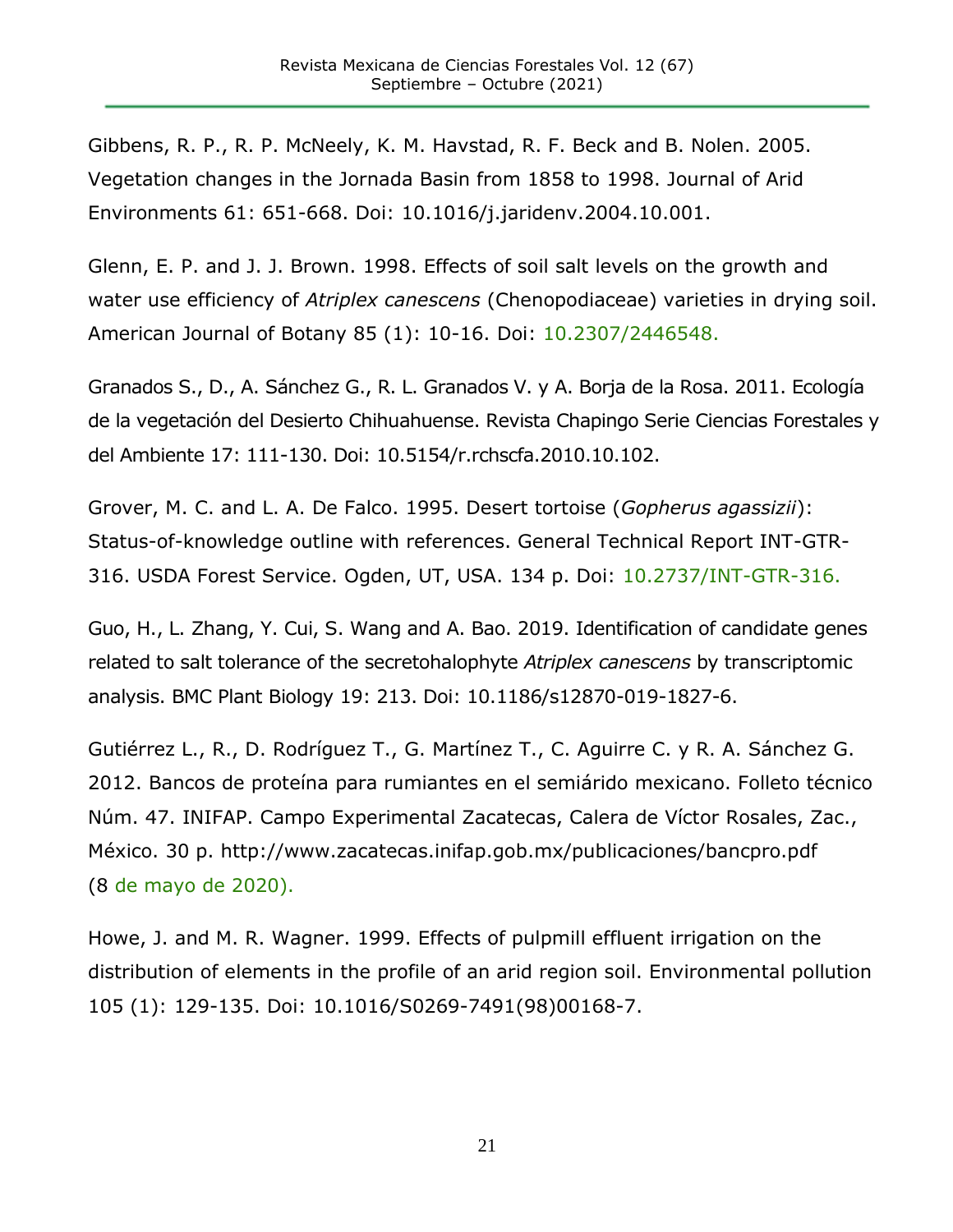Hu, X., G. Brierley., H. Zhu, G. Li, J. Fu, X. Mao, Q. Yu and N. Qlao. 2013. An exploratory analysis of vegetation strategies to reduce shallow landslide activity on loess hillslopes, Northeast Qinghai-Tibet Plateau, China. Journal of Mountain Science 10 (4): 668-686. Doi: 10.1007/s11629-013-2584-x.

Ingram, J. C., L. Jones, J. Credo and T. Rock. 2020. Uranium and arsenic unregulated water issues on Navajo lands. Journal of Vacuum Science and Technology A 38: 031004. Doi: 10.1116/1.5142283.

Jordan, F., W. J. Waugh, E. P. Glenn, L. Sam, T. Thompson and T. L. Thomspon. 2008. Natural bioremediation of a nitrate-contaminated soil-and-aquifer system in a desert environment. Journal of Arid Environment 72: 748-763. Doi:10.1016/j.jaridenv.2007.09.002.

Kronberg, S. L. 2015. Improving cattle nutrition on the Great Plains with shrubs and fecal seeding of fourwing saltbush. Rangeland Ecology and Managemen*t* 68: 285- 289. Doi: 10.1016/j.rama.2015.03.003.

Kuznar, L. A. 2001. Ecological mutualism in Navajo corrals: Implications for Navajo environmental perceptions and human/plant coevolution. Journal of Anthropological Research 57 (1): 17-39. Doi: [10.1086/jar.57.1.3630796.](https://doi.org/10.1086/jar.57.1.3630796)

Lailhacar, S., H. Rivera, H. Silva y J. Caldentey. 1995. Rendimiento de leña y recuperación al corte en diferentes especies y procedencias arbustivas del género *Atriplex*. Revista de Ciencias Forestales 10(1-2): 85-97.

http://www.revistacienciasforestales.uchile.cl/1995\_vol10/n1-2a08.pdf (8 de mayo de 2020).

Le Houérou H. N. 2000. Utilization of fodder trees and shrubs in the arid and semiarid zones of West Africa and North Africa. *Arid Soil Research and Rehabilitation* 14: 101-135. Doi: [10.1080/089030600263058.](https://doi.org/10.1080/089030600263058)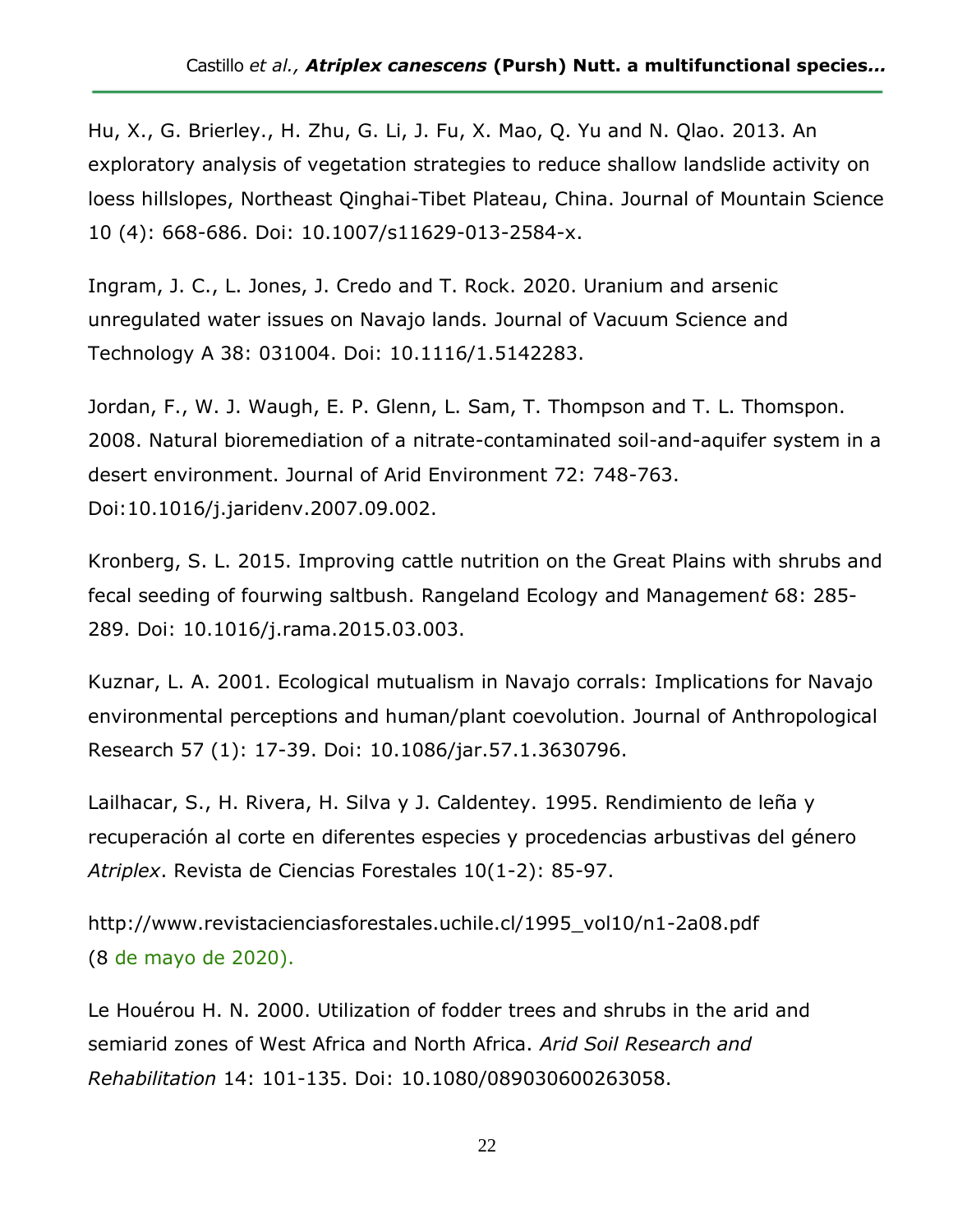Leavitt, D. J., A. F. Leavitt and C. M. Ritzi. 2010. Post-grazing changes of vegetation in Big Bend National Park, Texas: a 50-year perspective. The Southwestern Naturalist 55 (4): 493-500. Doi: [10.1894/DW-123.1.](https://doi.org/10.1894/DW-123.1)

Mata-González, R., B. Figueroa-Sandoval, F. Clemente and M. Manzano. 2007. Vegetation changes after livestock grazing exclusion and shrub control in the southern Chihuahuan Desert. Western North American Naturalist 67 (1):63-70. Doi: [10.3398/1527-0904\(2007\)67\[63:VCALGE\]2.0.CO;2.](https://doi.org/10.3398/1527-0904(2007)67%5b63:VCALGE%5d2.0.CO;2)

McKeon, C., E. P. Glenn, W. J. Waugh, C. Eastoe, F. Jordan and S. G. Nelson. 2006. Growth and water and nitrate uptake patterns of grazed and ungrazed dsesert shrubs growing over a nitrate contamination plume. Journal of Arid Environments 64: 1-21. Doi: 10.1016/j.jaridenv.2005.04.008.

McLendon, T., E. Naumburg and D. W. Martin. 2012. Secondary succession following cultivation in an arid ecosystem: The Owen Valley, California. Journal of Arid Environments 82: 136-146. Doi: [10.1016/j.jaridenv.2012.02.011.](https://doi.org/10.1016/j.jaridenv.2012.02.011)

Mellado, M., R. Estrada, L. Olivares, F. Pastor and J. Mellado. 2006. Diet selection among goats of different milk production potential on rangeland. Journal of Arid Environments 66: 127-134. Doi: 10.1016/j.jaridenv.2005.10.012.

Newman, G. J. and E. F. Redente. 2001. Long-term plant community development as influenced by revegetation techniques. Journal of Range Management 54 (6): 717-724. Doi: 10.2458/azu\_jrm\_v54i6\_newman.

Ogle, D. G., L. St. John, D. Tilley and K. Leir. 2020. Plant guide for fourwing saltbush (*Atriplex canescens*). USDA Natural Resources Conservation Service. Aberdeen, ID, USA. 6 p. https://plants.usda.gov/plantguide/pdf/pg\_atca2.pdf (8 de mayo de 2020).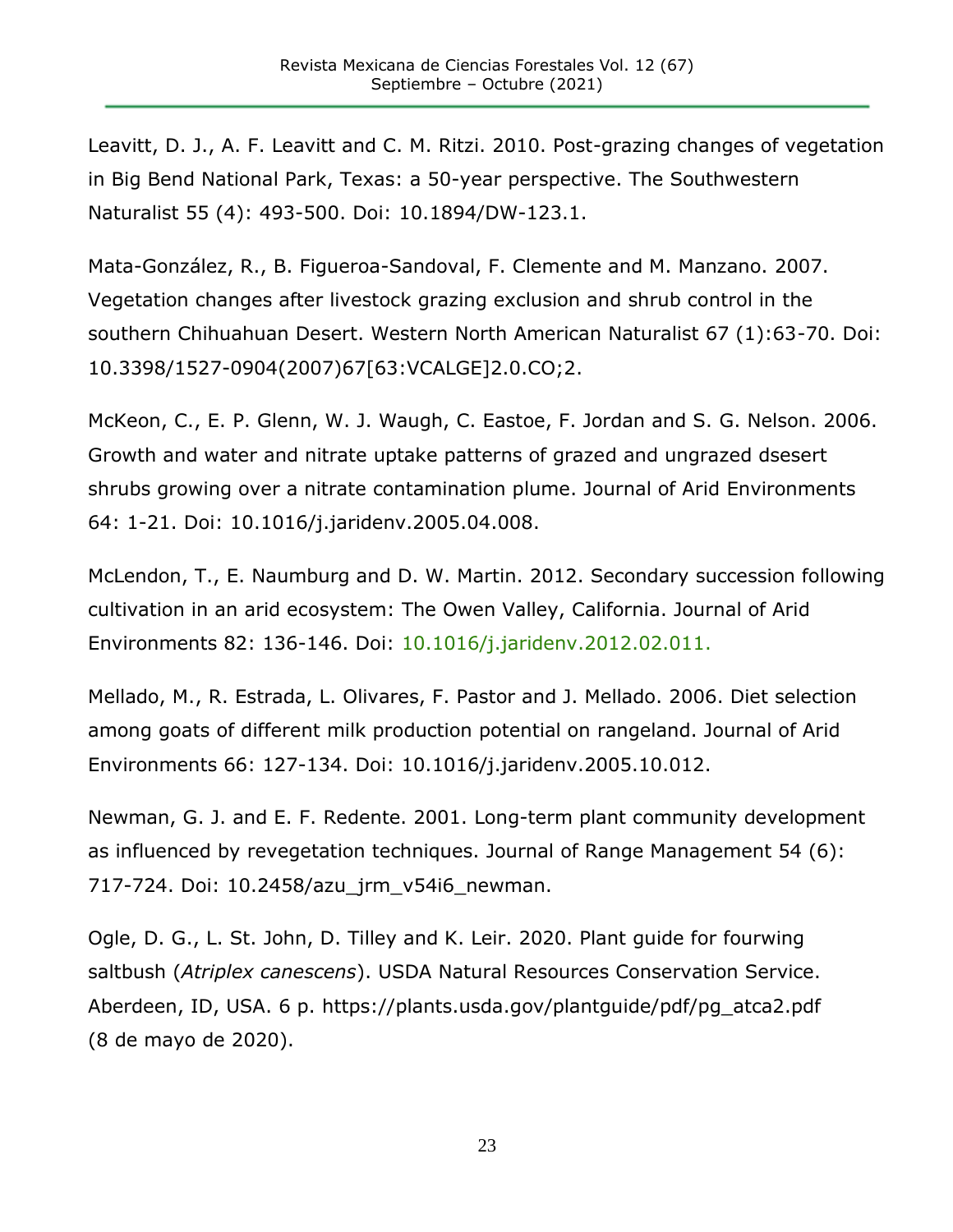Ouda, N. A., B. M. Al-Chalabi, F. M. R. Al-Charchafchi and Z. H. Mohsen. 1998. Insecticidal and ovicidal effects of the seed extract of *Atriplex canescens* against *Culex quinquefasciatus*. Pharmaceutical Biology 36 (1): 69-71. Doi: 10.1076/phbi.36.1.69.4621.

Petersen, J. L. and D. N. Ueckert. 2005. Fourwing saltbush seed yield and quality: Irrigation, fertilization, and ecotype effects. Rangeland Ecology and Management 58 (3): 299-307. Doi: [10.2111/1551-5028\(2005\)58\[299:FSSYAQ\]2.0.CO;2.](https://doi.org/10.2111/1551-5028(2005)58%5b299:FSSYAQ%5d2.0.CO;2)

Pinales Q., J. F. 2008. Tres arbustivas forrajeras en el norte-centro de Nuevo León. INIFAP. Campo Experimental General Terán. Desplegable Técnico Núm. 8.

General Terán, N. L., México. 6 p. http://www.inifapcirne.gob.mx/Biblioteca/Publicaciones/769.pdf (6 de abril de 2020).

Pool, D. B., A. O. Panjabi, A. Macías D. and D. M. Solhjem. 2014. Rapid expansion of croplands in Chihuahua, Mexico threatens declining North American grasslands bird species. Biological Conservation 170: 274-281. Doi: 10.1016/j.biocon.2013.12.019.

Qin, D., C. Zhao, X. Liu and P. Wang. 2017. Transgenic soybeans expressing betaine aldehyde dehydrogenase from *Atriplex canescens* show increased drought tolerance. Plant Breeding 136 (5): 699-709. Doi: [10.1111/pbr.12518.](https://doi.org/10.1111/pbr.12518)

Ríos S., J. C., L. M. Valenzuela N., M. Rivera G., R. Trucios C. y G. Sosa P. 2012. Diseño de un sistema silvopastoril en zonas degradadas con mezquite en Chihuahua, México. Tecnociencia Chihuahua 6 (3): 174-180.

http://tecnociencia.uach.mx/numeros/v6n3/Data/Diseno de un sistema silvopastoril [en\\_zonas\\_degradadas\\_con\\_mezquite\\_en\\_Chihuahua\\_Mexico.pdf](http://tecnociencia.uach.mx/numeros/v6n3/Data/Diseno_de_un_sistema_silvopastoril_en_zonas_degradadas_con_mezquite_en_Chihuahua_Mexico.pdf) (6 de abril de 2020).

Romero P., J. I. y R. G. Ramírez L. 2003. *Atriplex canescens* (Purch, Nutt), como fuente de alimento para zonas áridas. Ciencia UANL 6 (1): 85-92. <http://eprints.uanl.mx/id/eprint/1462> (6 de abril de 2020).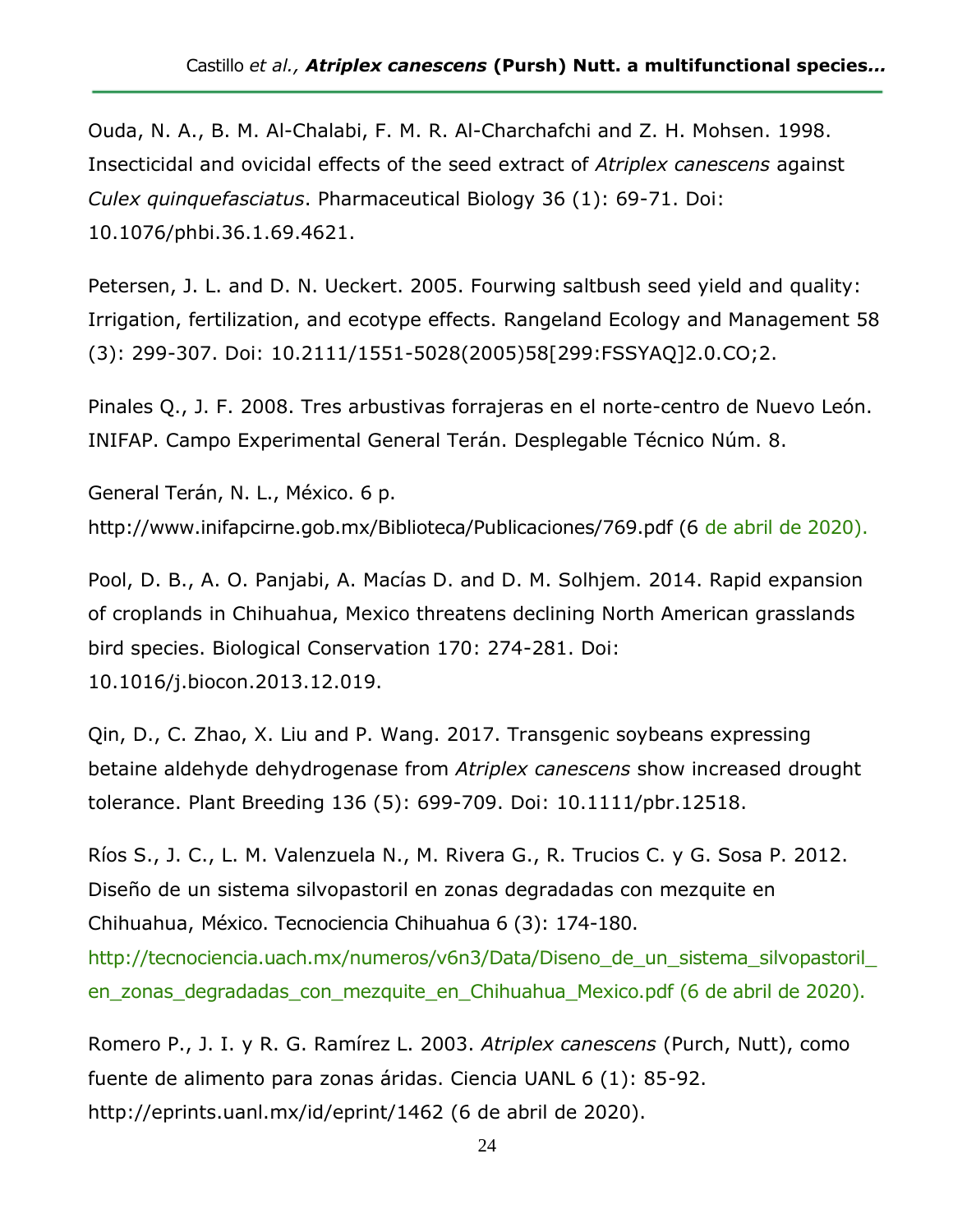Rosario, K., S. L. Iverson, D. A. Henderson, S. Chartrand, C. McKeon, E. P. Glenn and R. M. Maier. 2007. Bacterial community changes during plant establishment at the San Pedro River mine tailings site. Journal of Environmental Quality 36: 1249- 1259. Doi: 10.2134/jeq2006.0315.

Sanderson, S. C. and E. D. McArthur. 2004. Fourwing saltbush (*Atriplex canescens*) seed transfer zones. General Technical Report RMRS-GTR-125. USDA Forest Service. Fort Collins, CO, USA. Doi: [10.2737/RMRS-GTR-125.](https://doi.org/10.2737/RMRS-GTR-125)

Sarpong, K. A., A. Amiri, S. Ellis, O. J. Idowu and C. E. Brewer. 2019. Short-term leachability of salts from *Atriplex*-derived biochars. Science of the Total Environment 688: 701-707. Doi: 10.1016/j.scitotenv.2019.06.273.

Saucedo T., R. A. 1998. Producción de forraje y respuesta a la defoliación del chamizo (*Atriplex canescens*) durante la primavera. Técnica Pecuaria en México 36 (3): 233-242.

<https://cienciaspecuarias.inifap.gob.mx/index.php/Pecuarias/article/view/624> (10 de junio de 2020).

Sawalha, M. F., J. R. Peralta V., B. Sánchez S. and J. L. Gardea T. 2009. Sorption of hazardous metals from single and multi-element solutions by saltbush biomass in batch and continuous mode: Interference of calcium and magnesium in batch mode. Journal of Environmental Management 90: 1213-1218. Doi[:10.1016/j.jenvman.2008.06.002.](https://doi.org/10.1016/j.jenvman.2008.06.002)

Segura C., M. A., A. Huerta G., M. Fortis H., J. A. Montemayor T., L. Martínez C. y P. Yescas C. 2014. Cartografía de la probabilidad de ocurrencia de *Atriplex canescens* en una región árida de México. Agrociencia 48: 639-652. [https://agrociencia](https://agrociencia-colpos.mx/index.php/agrociencia/article/view/1108)[colpos.mx/index.php/agrociencia/article/view/1108](https://agrociencia-colpos.mx/index.php/agrociencia/article/view/1108) (8 de mayo de 2020).